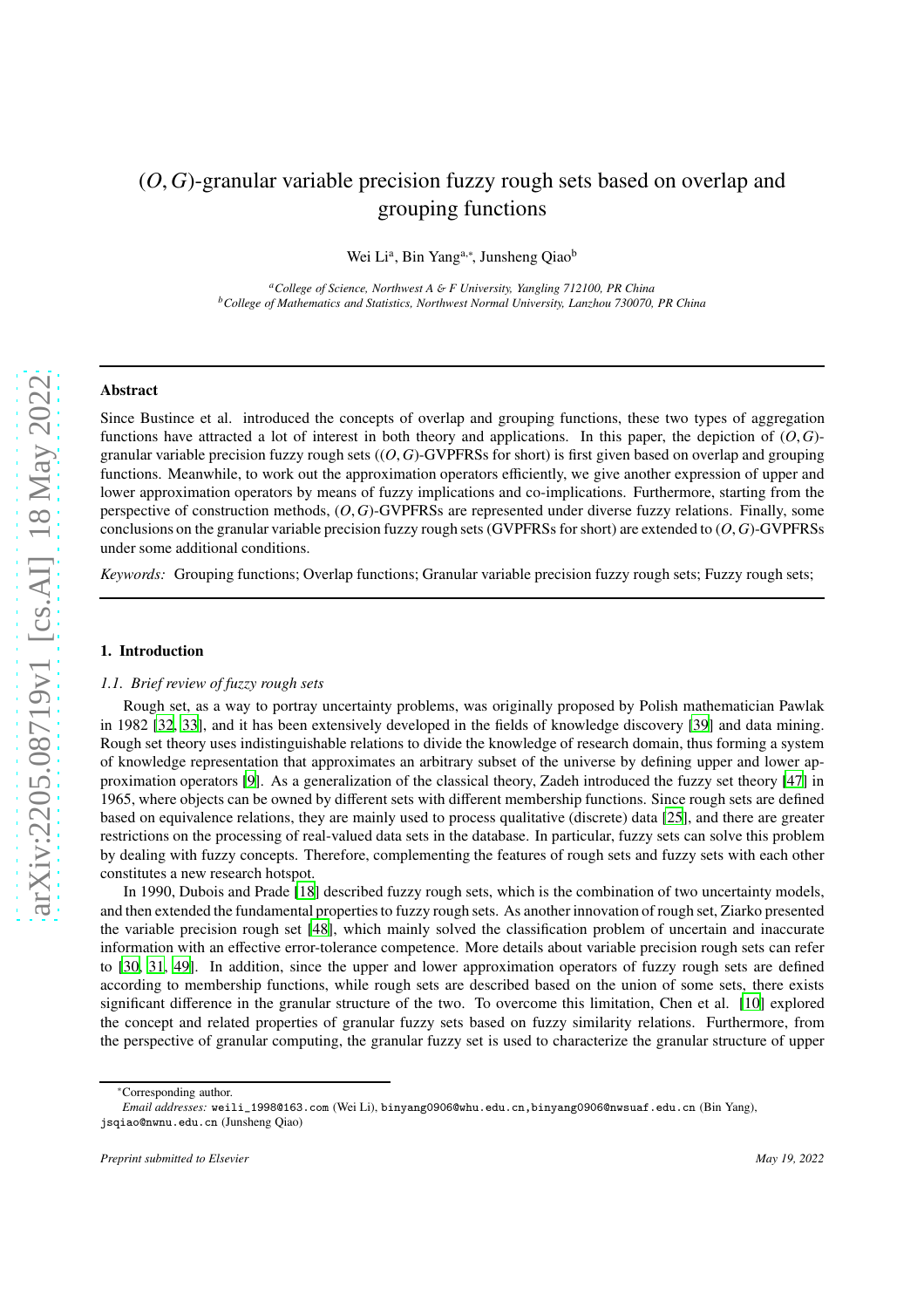and lower approximations. However, the above model cannot tolerate even small errors and is not suited to handle uncertain information well. Some extended fuzzy rough sets are applied to solve these problem, but some studies still have problems in dealing with mislabeled samples (see, e.g., [\[23](#page-23-10), [24,](#page-23-11) [52\]](#page-23-12)), and others have only considered the relative error cases. [\[20](#page-23-13), [30](#page-23-7)]).

To fill these loopholes, the model of variable precision  $(\theta, \sigma)$ -fuzzy rough sets over fuzzy granules were presented by Yao et al. [\[46](#page-23-14)]. However, the above model is based on fuzzy ∗-similarity relation, satisfying reflexivity, symmetry and ∗-transitivity, which is too strict to facilitate generalized conclusions. Thus, Wang and Hu [\[42\]](#page-23-15) studied the GVPFRSs and then the equivalent expressions of the approximation operators are given with fuzzy implications and co-implications over arbitrary fuzzy relations. Subsequently, they gave the properties of GVPFRSs on different fuzzy relations. In addition, compared with unit interval, the complete lattice has a wider structure, so Qiao and Hu expanded the content of [\[42\]](#page-23-15) and [\[46](#page-23-14)], and further discussed the concept of granular variable precision *L*-fuzzy rough sets based on residuated lattices.

In fact, both [\[35\]](#page-23-16) and [\[42\]](#page-23-15) are based on *t*-norm (*t*-conorm), which satisfying associative, commutative, increasing in each argument and has a identity element 1 (resp. 0). However, there are various applications [\[7](#page-22-1), [8](#page-22-2), [21\]](#page-23-17) in which the associativity property of the *t*-norm (resp. *t*-conorm) is not necessary, such as classification problems, face recognition and image processing.

#### *1.2. Brief analysis of overlap and grouping functions*

Bustince et al. described the axiomatic definitions of overlap and grouping functions [\[6,](#page-22-3) [8\]](#page-22-2), which stem from some practical problems in image processing and classification. In fact, in some situations, the associativity of *t*-norm and *t*-conorm usually does not work. Therefore, as two types of noncombining fuzzy logic connectives, overlap and grouping functions have made rapid development in theoretical research and practical applications.

In theory, there exists many studies involving overlap and grouping functions, such as crucial properties [\[3,](#page-22-4) [13](#page-23-18), [43\]](#page-23-19), corresponding implications [\[14,](#page-23-20) [15](#page-23-21), [41\]](#page-23-22), additive generator pairs [\[16\]](#page-23-23), interval overlap functions and grouping functions [4, [36\]](#page-23-24), distributive equations [27, [50,](#page-23-25) [51\]](#page-23-26) and concept extensions [\[17,](#page-23-27) [53](#page-23-28)]. From an application point of view, overlap and grouping functions can find interesting applications in classifications [\[28,](#page-23-29) [34](#page-23-30)], image processing [\[5,](#page-22-5) [7,](#page-22-1) [26\]](#page-23-31), fuzzy community detection problems [\[5](#page-22-5)] and decision making [\[8,](#page-22-2) [19\]](#page-23-32).

## *1.3. The motivation of this paper*



Figure 1: The relationship between *t*-norms and overlap functions [\[37](#page-23-33)]

In [\[1](#page-22-6)], the authors have pointed out that  $O: [0, 1]^2 \longrightarrow [0, 1]$  is an associative overlap function (resp. grouping function) if and only if *O* is a continuous and positive *t*-norm (resp. *t*-conorm). On the other side, we note that overlap and grouping functions can be considered as another extension of classical logical connective ∧ and ∨ on the unit interval, which differ from *t*-norms and *t*-conorms. Hence, we can use them to replace the classical logical operators and then define the granular variable precision approximation operators. Meanwhile, from the application aspect, the study of fuzzy rough sets based on overlap and grouping functions has a pivotal role in practical problems. Therefore, based on aforementioned consideration, and as a supplement of the GVPFRSs [\[42\]](#page-23-15), this paper continues the studies in (*O*, *G*)-GVPFRSs based on overlap and grouping functions instead of *t*-norm and *t*-conorm. It should be pointed out that the present paper further enriches the application of overlap and grouping functions. In addition, it makes the research on fuzzy rough sets more complete.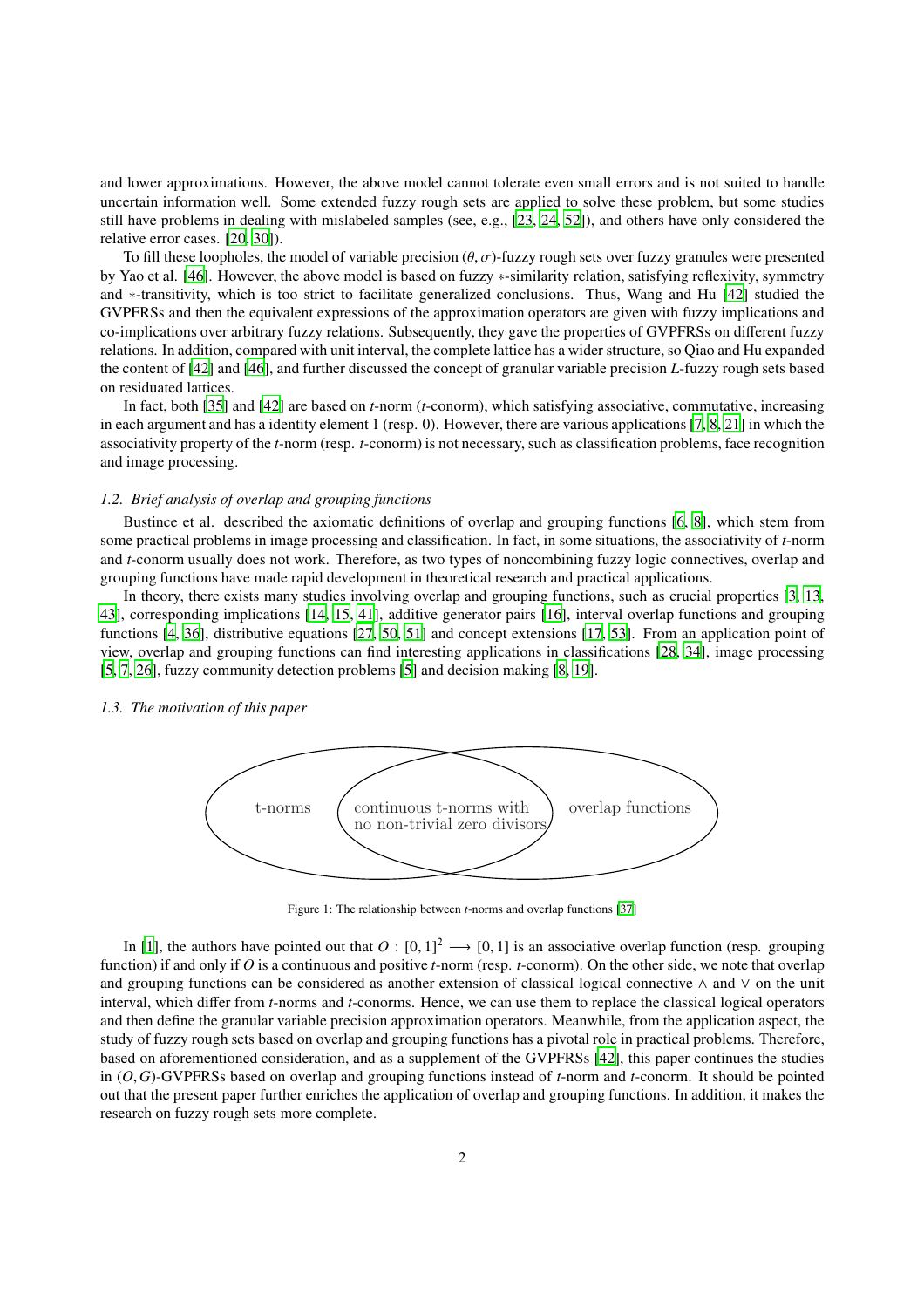The rest of this paper is arranged as follows. Section 2 enumerates some fundamental concepts that are necessary to understand this paper. Section 3 proposes the (*O*, *G*)-GVPFRSs with general fuzzy relations and gives an alternative expression for efficient computation of the approximation operators. Furthermore, we study the (*O*, *G*)-GVPFRSs under the conditions of crisp relations and crisp sets and draw the corresponding conclusions. Section 4 represents the (*O*, *G*)-GVPFRSs on diverse fuzzy relations. In particular, some special conclusions are given under some additional conditions. Section 5, conclusions on our research are given.

# 2. Preliminaries

In this section, we recapitulate some fundamental notions which shall be used in the sequel.

**Definition 2.1.** ([\[7](#page-22-1)]) An overlap function is a binary function  $O : [0,1]^2 \rightarrow [0,1]$  which satisfies the following conditions for all  $x, y \in [0, 1]$ :

(O1) *O*(*x*, *y*) = *O*(*y*, *x*); (O2) *O*(*x*, *y*) = 0 iff *xy* = 0; (O3) *O*(*x*, *y*) = 1 iff *xy* = 1; (O4) *O* is non-decreasing; (O5) *O* is continuous.

Furthermore, an overlap function  $O$  fulfills the exchange principle ([\[15](#page-23-21)]) if (O6)  $\forall x, y, u \in [0, 1]: O(x, O(y, u)) = O(y, O(x, u)).$ 

**Definition 2.2.** ([\[8](#page-22-2)]) A grouping function is a binary function  $G : [0, 1]^2 \rightarrow [0, 1]$  which satisfies the following conditions for all  $x, y \in [0, 1]$ :

 $(G1) G(x, y) = G(y, x);$ (G2) *G*(*x*, *y*) = 0 iff *x* = *y* = 0; (G3) *G*(*x*, *y*) = 1 iff *x* = 1 or *y* = 1; (G4) *G* is non-decreasing; (G5) *G* is continuous.

Furthermore, a grouping function *G* fulfills the exchange principle ([\[15\]](#page-23-21)) if (G6) ∀*x*, *y*, *u* ∈ [0, 1] : *G*(*x*, *G*(*y*, *u*)) = *G*(*y*, *G*(*x*, *u*)).

**Remark 2.1.** ([\[15\]](#page-23-21)) Notice that a commutative function  $H : [0, 1]^2 \rightarrow [0, 1]$  is associative if and only if *H* satisfies the exchange principle. It is obvious that an overlap function  $O$  (resp. a grouping function  $G$ ) is associative if and only if it satisfies (O6) (resp. (G6)).

**Remark 2.2.** ([\[15,](#page-23-21) [16](#page-23-23)]) Suppose overlap function *O* satisfies (O6), then 1 is the identity element of *O*, similarly, when a grouping function *G* satisfies (G6), then 0 is the identity element of *G*.

Next, some common overlap and grouping functions are listed in [\[3,](#page-22-4) [16\]](#page-23-23).

Example 2.1. (1) Any continuous *t*-norm with no non-trivial zero divisors is an overlap function. (2) The function  $O_p : [0, 1]^2 \longrightarrow [0, 1]$  given by

$$
O_p(x, y) = x^p y^p
$$

is an overlap function for any  $p > 0$  and  $p \neq 1$ . Since it neither satisfies the associative law nor takes 1 as identity element, it is not a *t*-norm.

(3) The function  $O_{DB}$  :  $[0, 1]^2 \rightarrow [0, 1]$  given by

$$
O_{DB} = \begin{cases} \frac{2xy}{x+y}, & \text{if } x+y \neq 0, \\ 0, & \text{if } x+y = 0 \end{cases}
$$

is an overlap function.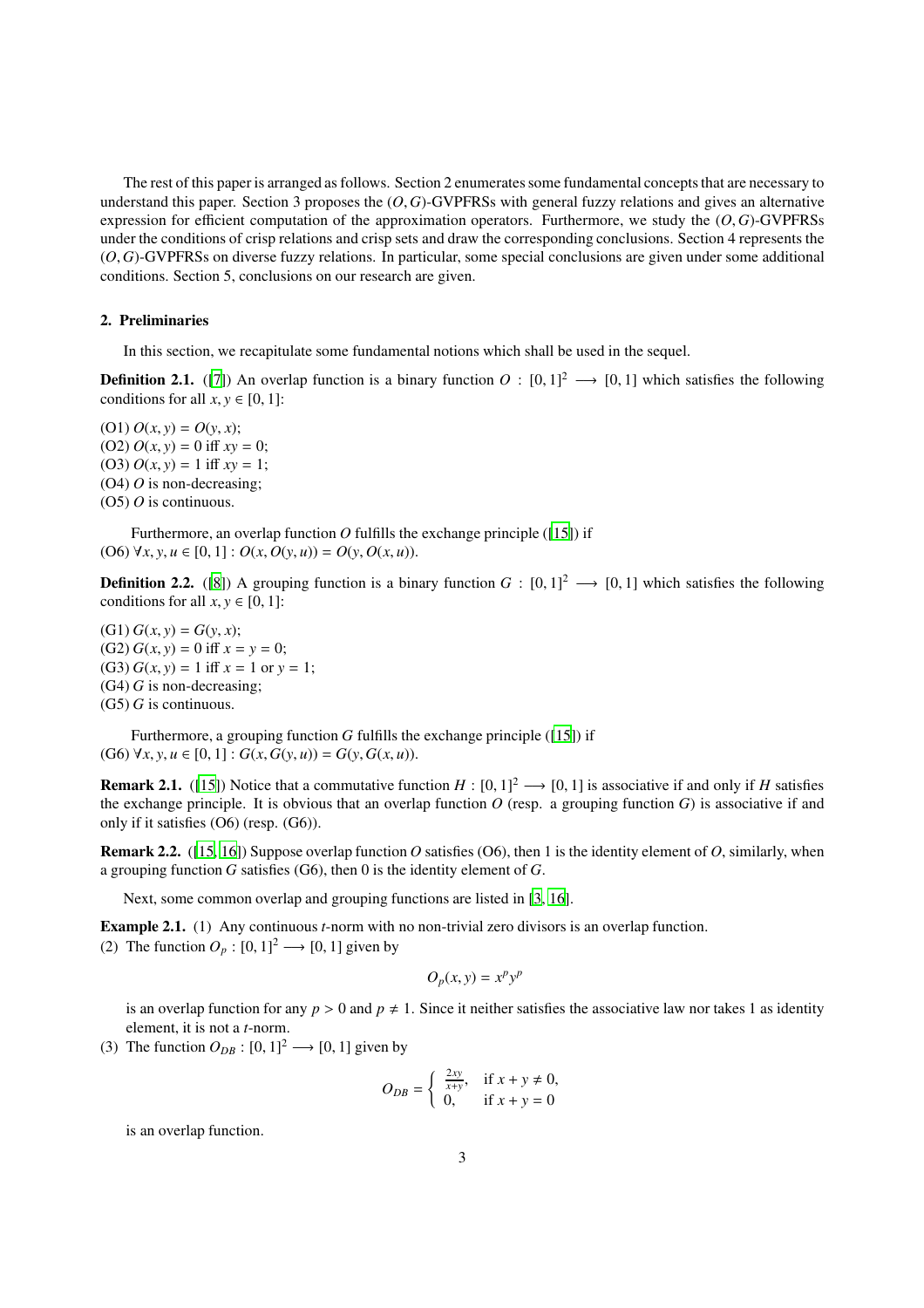(4) Any continuous *t*-conorm with no non-trivial one divisors is a grouping function.

(5) The function  $G_p : [0, 1]^2 \longrightarrow [0, 1]$  given by

$$
G_p(x, y) = 1 - (1 - x)^p (1 - y)^p
$$

is a grouping function for *p* > 1. Since it neither satisfies the associative law nor takes 0 as identity element, it is not a *t*-conorm.

In the following, we give the definitions of fuzzy implication and fuzzy co-implication on the basis of overlap and grouping function.

A fuzzy implication  $I_O : [0, 1]^2 \longrightarrow [0, 1]$  given by

$$
I_O(x, y) = \max\{z \in [0, 1] : O(x, z) \le y\}
$$

for all  $x, y \in [0, 1]$ . In [\[15\]](#page-23-21), Dimuro et al. have proved *O* and  $I_0$  form an adjoint pair, if they satisfy the residuation property:

$$
\forall x, y, u \in [0, 1]: O(x, u) \le y \Leftrightarrow I_O(x, y) \ge u.
$$

Furthermore, *I<sup>O</sup>* satisfies the exchange principle [\[15\]](#page-23-21) if and only if

$$
\forall x, y, z \in [0, 1], I_0(x, I_0(y, z)) = I_0(y, I_0(x, z)).
$$

Fuzzy implication  $I<sub>O</sub>$  was introduced in [\[15](#page-23-21)] and fuzzy co-implication  $I<sup>G</sup>$  was discussed in [\[2\]](#page-22-7). Furthermore, since O and G are dual w.r.t. N, we can deduce the properties of fuzzy co-implication  $I^G$  easily.

A fuzzy co-implication  $I^G$ :  $[0, 1]^2 \rightarrow [0, 1]$  given by

$$
I^{G}(x, y) = \min\{z \in [0, 1] : y \le G(x, z)\}\
$$

for all  $x, y \in [0, 1]$ . Similarly, the following hold:

$$
\forall x, y, u \in [0, 1] : y \le G(x, u) \Leftrightarrow I^G(x, y) \le u.
$$

Furthermore,  $I^G$  satisfies the exchange principle if and only if

$$
\forall x, y, z \in [0, 1], \ I^G(x, I^G(y, z)) = I^G(y, I^G(x, z)).
$$

If *O* and *G* are dual w.r.t. *N*, then for all  $x, y \in [0, 1]$ ,

$$
I_O(x, y) = N(I^G(N(x), N(y))),
$$
  

$$
I^G(x, y) = N(I_O(N(x), N(y))).
$$

According to the definition of  $I<sub>O</sub>$  that for all  $x, y \in [0, 1]$ ,

$$
I_O(x, y) = \max\{z \in [0, 1] : O(x, z) \le y\}
$$
  
=  $\max\{z \in [0, 1] : N(G(N(x), N(z))) \le y\}$   
=  $\max\{z \in [0, 1] : G(N(x), N(z)) \ge N(y)\}$   
=  $\max\{N(z) \in [0, 1] : G(N(x), z) \ge N(y)\}$   
=  $N(\min\{z \in [0, 1] : G(N(x), z) \ge N(y)\})$   
=  $N(I^G(N(x), N(y))).$ 

Similarly, the following equation can be obtained.

$$
I^{G}(x, y) = \min\{z \in [0, 1] : y \le G(x, z)\}
$$
  
=  $\min\{z \in [0, 1] : y \le N(O(N(x), N(z)))\}$   
=  $\min\{z \in [0, 1] : N(y) \ge O(N(x), N(z))\}$   
=  $\min\{N(z) \in [0, 1] : N(y) \ge O(N(x), z)\}$   
=  $N(\max\{z \in [0, 1] : N(y) \ge O(N(x), z)\})$   
=  $N(I_{O}(N(x), N(y))).$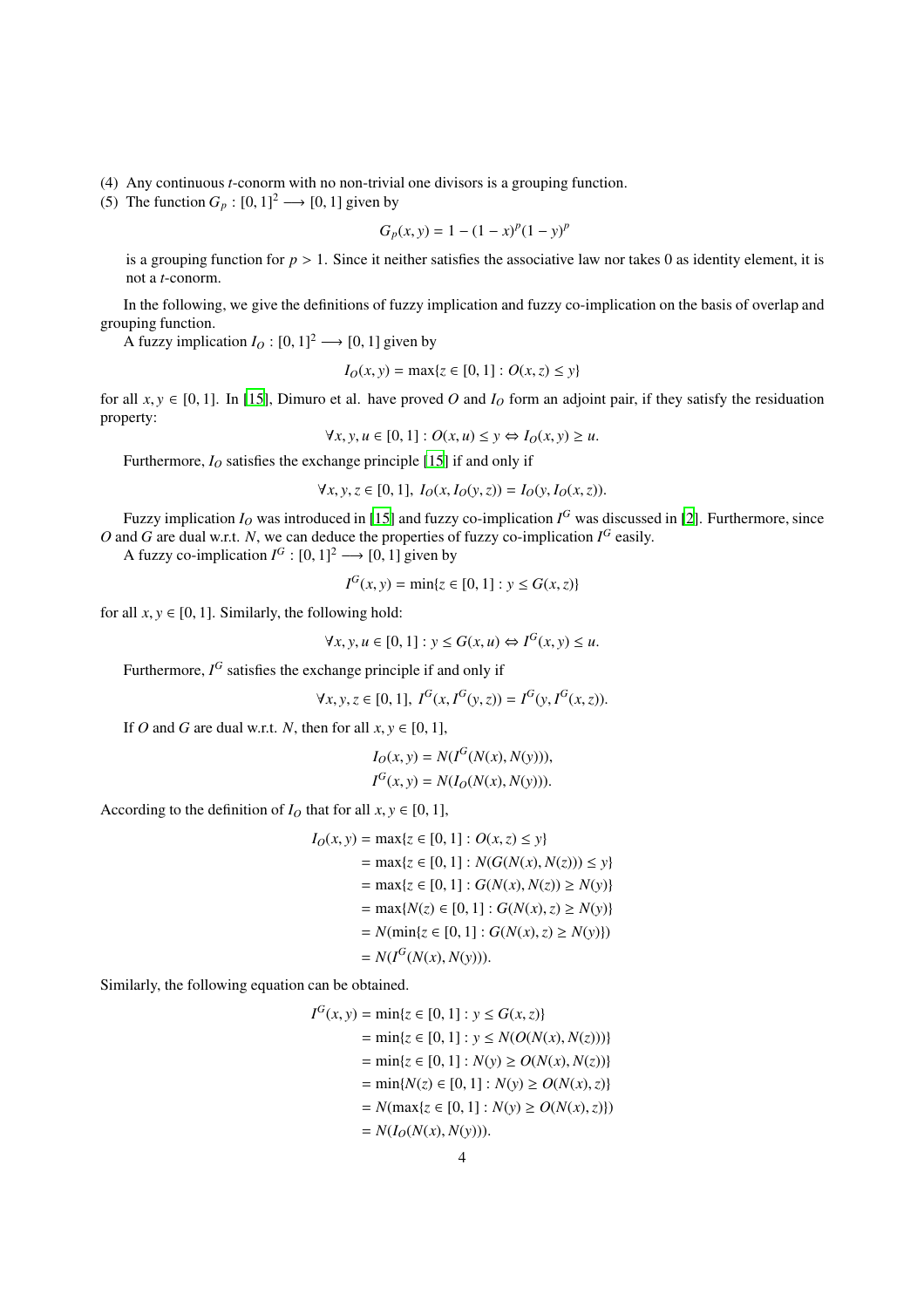**Remark 2.3.** ([\[15\]](#page-23-21))  $I<sub>O</sub>$  satisfies the exchange property if and only if *O* satisfies (O6), similarly,  $I<sup>G</sup>$  satisfies the exchange property if and only if *G* satisfies (G6).

<span id="page-4-1"></span>**Lemma 2.1.** *([\[38\]](#page-23-34)) Let x, y, z* ∈ [0, 1] *and*  $\{x_i\}_{i \in I}$  ⊆ [0, 1]*. Then* 

(1)  $O(x, I_O(x, y)) \leq y$  and  $y \leq G((I^G(x, y), x))$ ; (2)  $I_O(y, (\wedge_{i \in I} x_i)) = \wedge_{i \in I} (I_O(y, x_i))$  and  $I^G(y, (\vee_{i \in I} x_i)) = \vee_{i \in I} I^G(y, x_i);$ (3)  $I_O(y, \bigvee_{i \in I} x_i) = \bigvee_{i \in I} I_O(y, x_i)$  and  $I^G(y, \bigwedge_{i \in I} x_i) = \bigwedge_{i \in I} I^G(y, x_i)$ ; (4)  $I_O(\bigvee_{i\in\Lambda} x_i, y) = \bigwedge_{i\in\Lambda} I_O(x_i, y)$  and  $I^G(\bigwedge_{i\in\Lambda} x_i, y) = \bigvee_{i\in\Lambda} I^G(x_i, y)$ ; (5)  $I_0(x, I_0(y, z)) = I_0(O(x, y), z)$  iff O satisfies (O6) and  $I^G(x, I^G(y, z)) = I^G(G(x, y), z)$  iff G satisfies (G6).

<span id="page-4-0"></span>Lemma 2.2. *([\[15\]](#page-23-21)) Let overlap function O have identity element 1, and grouping function G have identity element 0. For any x, y, z*  $\in$  [0, 1]*, the following statements hold.* 

(1)  $I_0(1, x) = x$  and  $I^G(0, x) = x$ ; (2)  $x \leq y$  *iff*  $I_O(x, y) = 1$  *iff*  $I^G(y, x) = 0$ ; (3)  $x \leq I_O(y, x)$  and  $x \geq I^G(y, x)$ .

<span id="page-4-2"></span>**Lemma 2.3.** Let overlap function  $O : [0, 1]^2 \rightarrow [0, 1]$  (resp. grouping function  $G : [0, 1]^2 \rightarrow [0, 1]$ ) satisfies (O6) *(resp.* (G6)*). For any x, y, z*  $\in$  [0, 1]*, the following statements hold.* 

(1)  $O(x, I_O(y, z)) \le I_O(y, O(x, z))$  and  $I^G(y, G(x, z)) \le G(x, I^G(y, z))$ ; (2)  $I_0(y, z) \le I_0(I_0(x, y), I_0(x, z))$  and  $I^G(I^G(x, y), I^G(x, z)) \le I^G(y, z)$ .

*Proof.* It is obvious that *O* becomes a *t*-norm when it satisfies (O6), we can immediately obtain that  $O(x, I_0(y, z)) \le$  $I_0(y, O(x, z))$  and  $I_0(y, z) \leq I_0(I_0(x, y), I_0(x, z))$ . The equations about G can be derived similarly.  $\Box$ 

In the following, some basics about fuzzy sets are given.

Let finite set *X* be universe, and the family of all fuzzy sets on *X* is denoted  $\mathcal{F}(X)$ . The fuzzy set *A* defined as  $A(x) = \alpha$  for any  $A \in \mathcal{F}(X)$  and  $x \in X$ , is a constant and further called  $\alpha_X$ . In addition, a fuzzy point *A* is tagged with *y*<sub>α</sub>, if for all  $x \in X$ ,

$$
A(x) = \begin{cases} \alpha, & x = y; \\ 0, & x \neq y; \end{cases}
$$

Furthermore, |*A*| notes the cardinality of the set *A* for all crisp sets *A*.

**Definition 2.3.** A function  $N : [0, 1] \rightarrow [0, 1]$  is a fuzzy negation, if it satisfies the following conditions:

(1) If  $x < y$ , then  $N(x) > N(y)$ , for all  $x, y \in [0, 1]$ .

(2)  $N(0) = 1$  and  $N(1) = 0$ .

Further, *N* is called an involutive negation, if  $N(N(x)) = x$  holds for all  $x \in [0, 1]$  and the standard negation,  $N(x) =$ 1 − *x* for all  $x \in [0, 1]$ , is a special case of involutive negation *N*.

The operations on fuzzy sets are defined as follows: for all  $A, B \in \mathcal{F}(X)$  and  $x \in X$ ,

 $A^N(x) = N(A(x)),$  $O(A, B)(x) = O(A(x), B(x)),$  $G(3) G(A, B)(x) = G(A(x), B(x)),$  $I_O(A, B)(x) = I_O(A(x), B(x)),$ (5)  $I^G(A, B)(x) = I^G(A(x), B(x)).$ 

If for all  $x, y \in [0, 1]$ ,  $N(x \oplus y) = N(x) \odot N(y)$ , then the two binary operations  $\oplus$  and  $\odot$  are said to be dual with respect to (w.r.t., for short) *N*. Especially,  $(A^c)(x) = 1 - A(x)$  and  $A \subseteq B$  defined as  $A(x) \le B(x)$  for all  $x \in X$ . In addition, a fuzzy relation on *X* is a fuzzy set  $R \in \mathcal{F}(X \times X)$  and  $R^{-1}$  is defined as  $R^{-1}(x, y) = R(y, x)$  for all  $x, y \in X$ .

**Definition 2.4.** Let *R* be a fuzzy relation on *X* and for all  $x, y, z \in X$ , *R* satisfies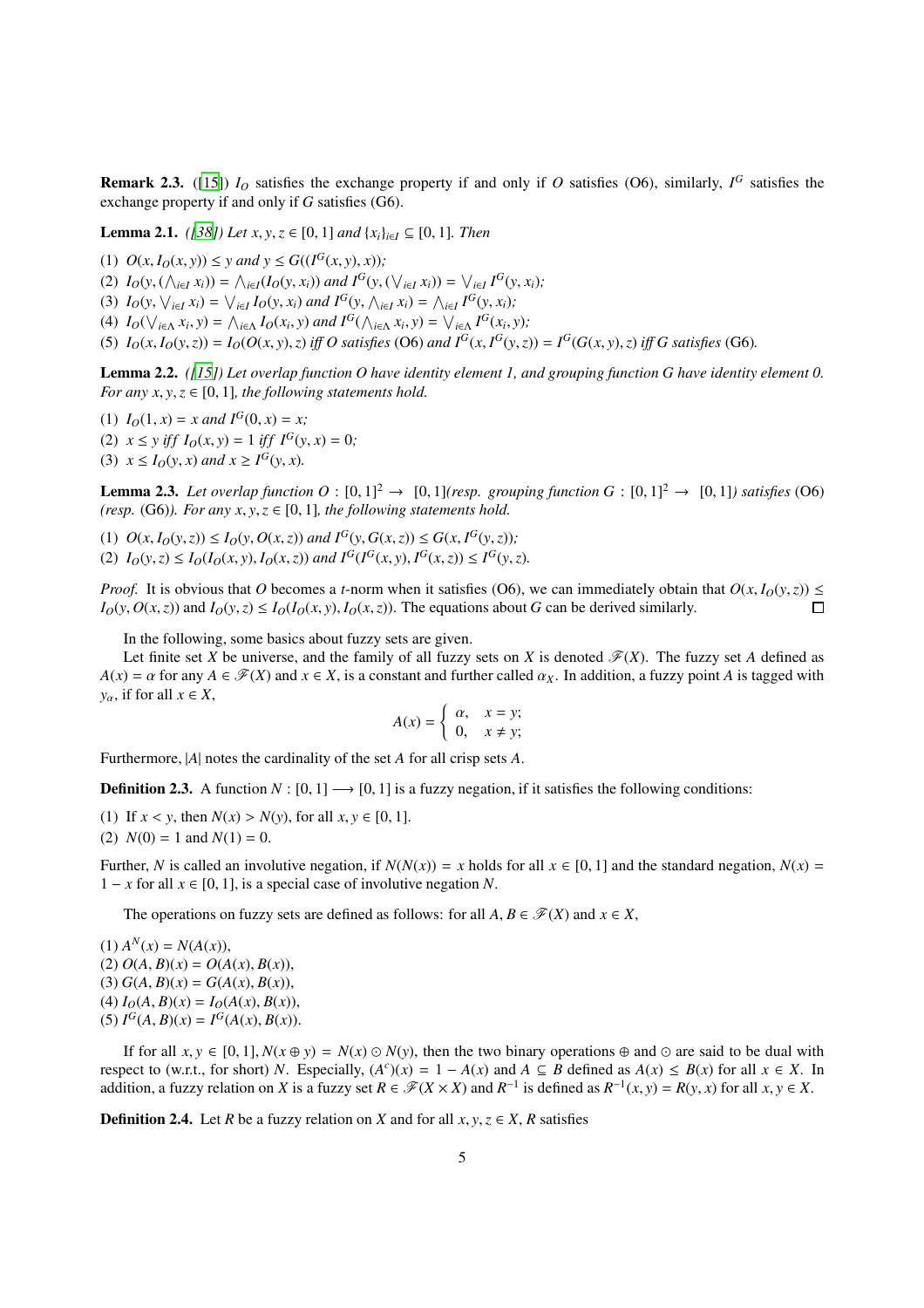(1) seriality:  $\bigvee_{y \in X} R(x, y) = 1$ ; (2) reflexivity:  $R(x, x) = 1$ ; (3) symmetry:  $R(x, y) = R(y, x)$ ; (4) *O*-transitivity:  $O(R(x, y), R(y, z)) \le R(x, z)$ .

For sake of simplicity, ∧-transitive is called transitive. *R* ia a fuzzy *O*-preorder relation when it satisfies reflexivity and *O*-transitivity and a fuzzy *O*-similarity relation when it satisfies reflexivity, symmetry and *O*-transitivity.

Next, the model of GVPFRSs which proposed by Wang and Hu [\[42](#page-23-15)] will be given below.

**Definition 2.5.** ([\[42\]](#page-23-15)) Let *R* be a fuzzy relation on *X*,  $\beta \in [0, 1]$  and  $\mathcal{F}_{\beta}(X) = \{X_i \subseteq X : |X_i| \geq \beta |X|\}$ . Then for all  $A \in \mathscr{F}(X)$ , two fuzzy operators  $R^{\beta}$  and  $\overline{R}^{\beta}$  are defined as follows.

$$
\underline{R}^{\beta}(A) = \bigcup \{ [x_{\gamma}]^{\alpha}_{R} : x \in X, \gamma \in [0, 1], \{y \in X : [x_{\gamma}]^{\alpha}_{R}(y) \le A(y) \} \in \mathcal{F}_{\beta}(X) \},
$$
  

$$
\overline{R}^{\beta}(A) = \bigcap \{ [x_{\gamma}]^{\nabla}_{R} : x \in X, \gamma \in [0, 1], \{y \in X : A(y) \le [x_{\gamma}]^{\nabla}_{R}(y) \} \in \mathcal{F}_{\beta}(X) \},
$$

Then  $\underline{R}^{\beta}$  (resp.  $\overline{R}^{\beta}$ ) is the generalized granular variable precision lower (resp. upper) approximation operator and the pair  $(\underline{R}^{\beta}(A), \overline{R}^{\beta}(A))$  is GVPFRSs of fuzzy set *A*.

# 3. (*O*, *<sup>G</sup>*)-granular variable precision fuzzy rough sets based on overlap and grouping functions

In the following, we give the model of  $(O, G)$ -GVPFRSs and then utilize fuzzy implication and co-implication to compute the approximation operators more efficiently. In addition, we continue to study the related properties of degenerated (*O*, *G*)-GVPFRSs under the condition of crisp relations and crisp sets, respectively.

<span id="page-5-0"></span>**Definition 3.1.** Let *R* be a fuzzy relation on *X*. Then define the fuzzy granules  $[x_\lambda]_R^O$  and  $[x_\lambda]_R^G$  by

$$
[x_{\lambda}]_{R}^{O}(y) = O(R(x, y), \lambda)
$$
 and  $[x_{\lambda}]_{R}^{G}(y) = G(R^{N}(x, y), \lambda)$ ,

where  $x, y \in X$ ,  $\lambda \in [0, 1]$  and N is an involutive negation.

In [\[14\]](#page-23-20), Dimuro et al. have defined the class of fuzzy implications called (*G*, *N*)-implications, where *G* and *N* are grouping functions and fuzzy negations respectively. Detailed definition is introduced as follows:

For grouping function  $G : [0, 1]^2 \longrightarrow [0, 1]$  and fuzzy negation  $N : [0, 1] \longrightarrow [0, 1]$ , the function  $I_{G,N}$ , denoted by

$$
I_{G,N}(a,b) = G(N(a),b),
$$

is a  $(G, N)$ -implications, where  $a, b \in [0, 1]$ .

Then, from the definition of  $I_{GN}$  and Definition [3.1,](#page-5-0) one concludes that

$$
[x_{\lambda}]^G_R(y) = G(R^N(x, y), \lambda) = I_{G,N}(R(x, y), \lambda).
$$

<span id="page-5-1"></span>*3.1.* (*O*, *G*)*-granular variable precision fuzzy rough sets based on overlap and grouping functions* **Definition 3.2.** Let *R* be a fuzzy relation on *X*,  $\beta \in [0, 1]$  and  $\mathscr{F}_{\beta}(X) = \{X_i \subseteq X : |X_i| \geq \beta |X|\}$  such that for all  $A \in \mathscr{F}(X)$ ,

$$
\underline{R}_{O}^{\beta}(A) = \bigcup \{ [x_{\lambda}]_{R}^{O} : x \in X, \lambda \in [0, 1], \{y \in X : [x_{\lambda}]_{R}^{O}(y) \le A(y) \} \in \mathcal{F}_{\beta}(X) \},
$$
  

$$
\overline{R}_{G}^{\beta}(A) = \bigcap \{ [x_{\lambda}]_{R}^{G} : x \in X, \lambda \in [0, 1], \{y \in X : A(y) \le [x_{\lambda}]_{R}^{G}(y) \} \in \mathcal{F}_{\beta}(X) \},
$$

then  $\underline{R}_{\ell}^{\beta}$  $\frac{\beta}{O}$  (resp.  $\overline{R}_{O}^{\beta}$  $G_G$ ) is denoted the *O*-granular (resp. *O*-granular) variable precision lower (resp. upper) approximation operator and the pair  $(R^{\beta}_{\alpha})$  $\frac{\beta}{O}(A), \overline{R}_{C}^{\beta}$  $G<sub>G</sub>(A)$ ) is denoted the  $(O, G)$ -granular variable precision fuzzy rough set of fuzzy set *A*.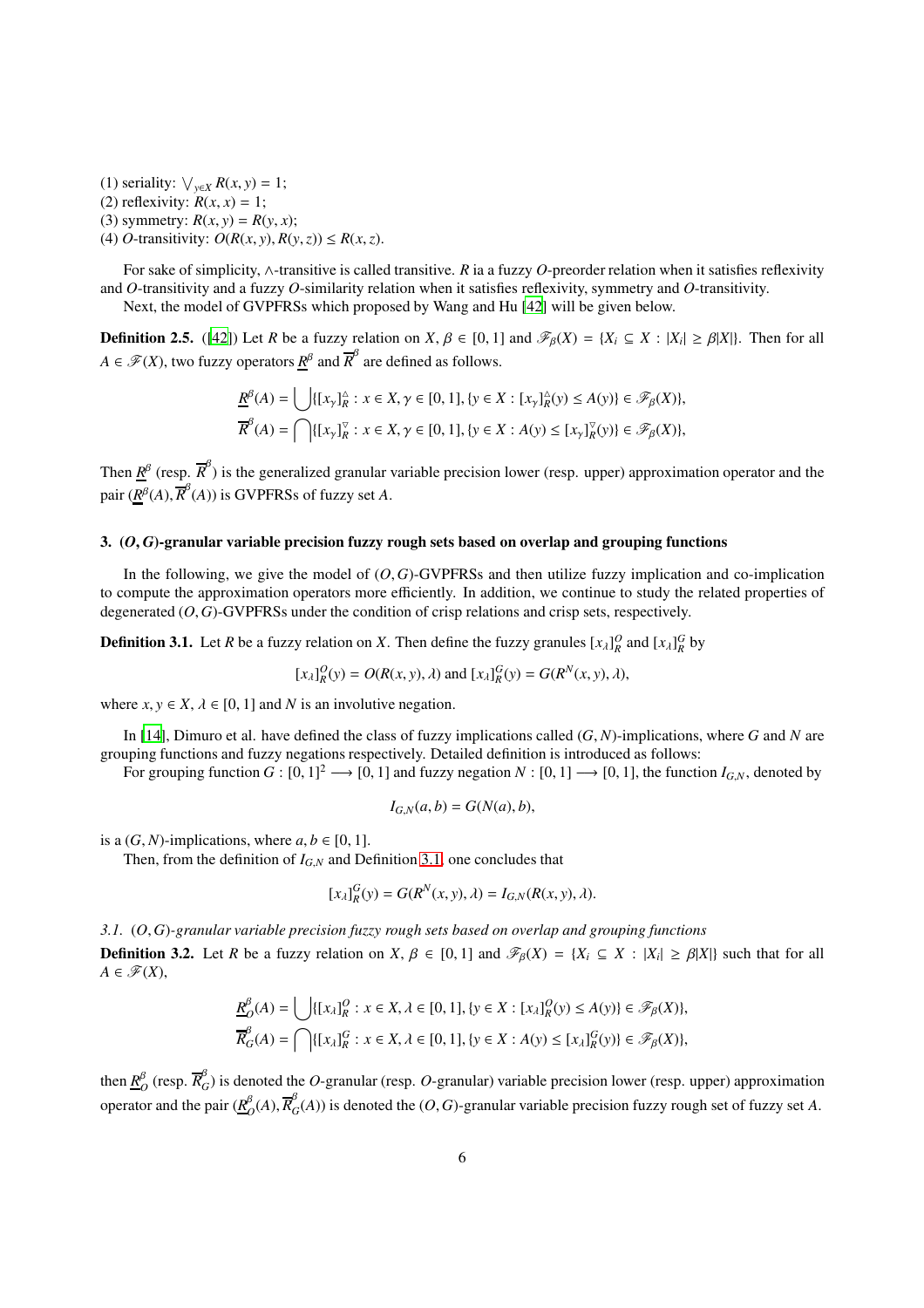Remark 3.1. If *t*-norm (resp. *t*-conorm) is continuous and positive, then Definition [3.2](#page-5-1) in [\[42\]](#page-23-15) is equal to *O*-granular (resp. *G*-granular ) variable precision lower (resp. upper) approximation operator defined above. In this paper, (*O*, *G*)- GVPFRSs are defined on arbitrary fuzzy relations, where *O* and *G* do not need to be dual w.r.t. the standard negation *N*.

In the next propositions, the equivalent statements of the *O*-granular (resp. *G*-granular) variable precision lower (resp. upper) approximation operator will be given.

<span id="page-6-1"></span>**Proposition 3.1.** *Let R be a fuzzy relation on X. For all A*  $\in \mathcal{F}(X)$ *, x*  $\in X$  *and*  $X_i \in \mathcal{F}_B(X)$ *, define* 

$$
g_A^{(i)}(x) = \bigwedge_{y \in X_i} I_O(R(x, y), A(y))
$$

$$
g_A(x) = \bigvee_{X_i \in \mathscr{F}_\beta(X)} g_A^{(i)}(x).
$$

*Then, it always holds*

$$
\underline{R}_{\mathcal{O}}^{\beta}(A) = \bigcup \{ [x_{g_A(x)}]_R^{\mathcal{O}} : x \in X \} \text{ and } \{ y : [x_{g_A(x)}]_R^{\mathcal{O}}(y) \le A(y) \} \in \mathcal{F}_{\beta}(X),
$$

*where*  $x \in X$  *and*  $A \in \mathcal{F}(X)$ *.* 

*Proof.* Let  $x \in X$ ,  $\lambda \in [0, 1]$ , and  $\{y \in X : [x_{\lambda}]^0_R(y) \le A(y)\}\$ be written as Y, while  $\{y \in X : [x_{\lambda}]^0_R(y) \le A(y)\}\in \mathcal{F}_{\beta}(X)$ . Then for all  $y \in Y$ , consider the following equivalences,

$$
[x_{\lambda}]_{R}^{0}(y) \le A(y) \Longleftrightarrow O(R(x, y), \lambda) \le A(y) \Longleftrightarrow \lambda \le I_{0}(R(x, y), A(y)),
$$

that is  $\lambda \le g_A(x)$ . Hence, for all  $A \in \mathscr{F}(X)$ , it always holds  $\underline{R}_C^{\beta}$  $O_O^B(A)$  ⊆ ∪{[ $x_{g_A(x)}$ ] $^O_R$  : *x* ∈ *X*} by Definition [3.2.](#page-5-1) Another side, for all  $x \in X$ , there exists  $X_i \in \mathcal{F}_{\beta}(X)$  such that  $g_A(x) = g_A^{(i)}(x)$ . For all  $y \in X_i$ , we get that

$$
[x_{g_A(x)}]_R^O(y) = O(R(x, y), g_A^{(i)}(x))
$$
  
=  $O(R(x, y), \bigwedge_{z \in X_i} I_O(R(x, z), A(z)))$   
 $\leq O(R(x, y), I_O(R(x, y), A(y)))$   
 $\leq A(y).$ 

Thus, *X*<sup>*i*</sup> ⊆ {*y* ∈ *X* : [ $x_{g_A(x)}$ ] $_Q^Q(y)$  ≤ *A*(*y*)} and  $\underline{R}_C^B$ *O*<sup>*B*</sup><sub>*O*</sub>(*A*) ⊇ ∪{[ $x_{g_A(x)}$ ]<sup>*Q*</sup> : *x* ∈ *X*} hold.

In summary, *R* β  $_{O}^{\beta}(A) = \bigcup \{ [x_{g_A(x)}]_R^O : x \in X \}$  and  $\{y : [x_{g_A(x)}]_R^O(y) \le A(y) \} \in \mathcal{F}_{\beta}(X)$  hold for all  $x \in X$  and  $A \in \mathscr{F}(X)$  $\Box$ 

<span id="page-6-0"></span>**Proposition 3.2.** *Let R be a fuzzy relation on X. For all A*  $\in \mathcal{F}(X)$ *, x*  $\in X$  *and*  $X_i \in \mathcal{F}_B(X)$ *, define* 

$$
h_A^{(i)}(x) = \bigvee_{y \in X_i} I^G(R^N(x, y), A(y))
$$

$$
h_A(x) = \bigwedge_{X_i \in \mathscr{F}_\beta(X)} h_A^{(i)}(x).
$$

*Then, it always holds*

$$
\overline{R}_{G}^{\beta}(A) = \bigcap \{ [x_{h_A(x)}]_R^G : x \in X \} \text{ and } \{y : A(y) \leq [x_{h_A(x)}]_R^G(y) \} \in \mathscr{F}_{\beta}(X),
$$

*where*  $x \in X$  *and*  $A \in \mathcal{F}(X)$ *.*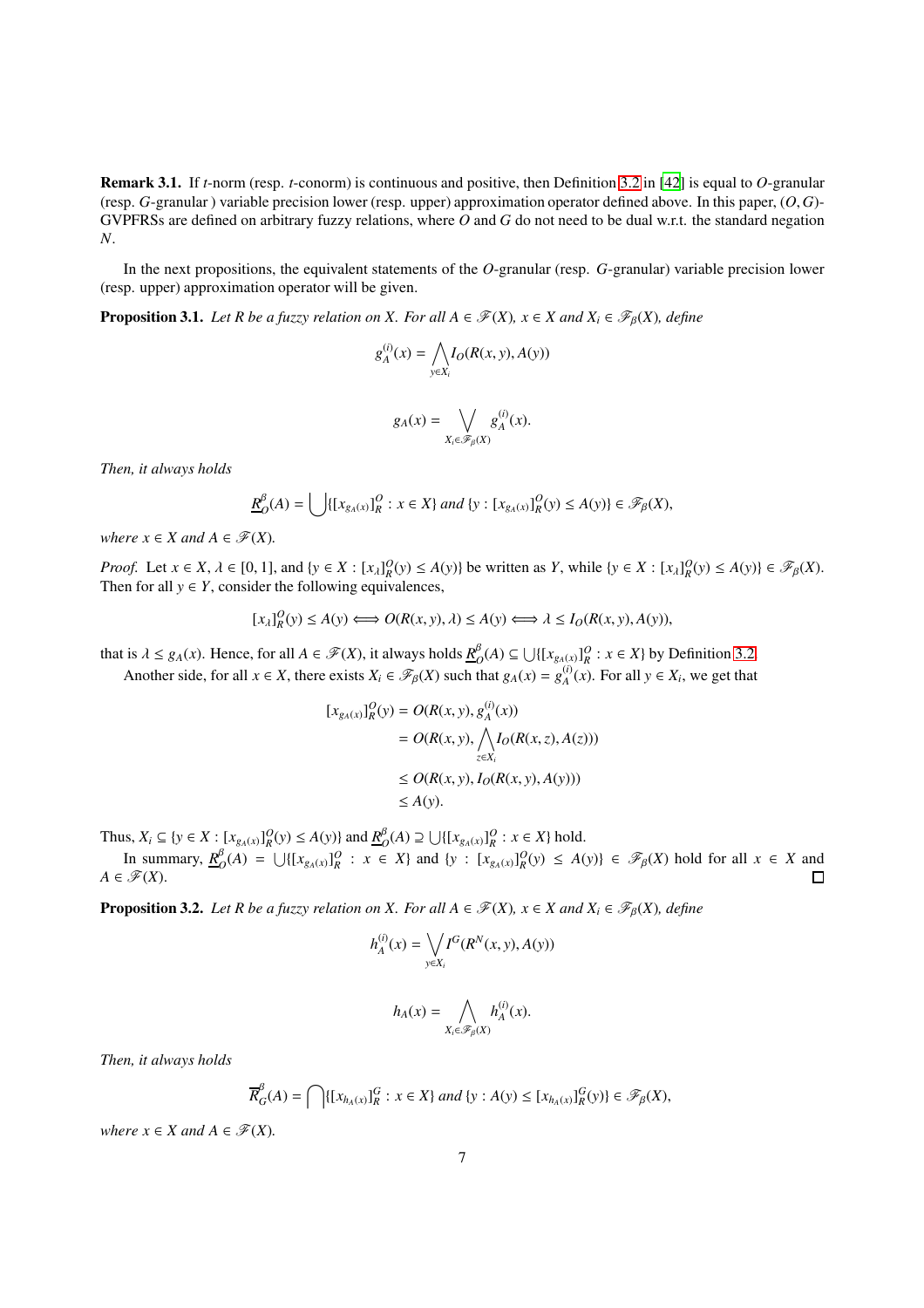*Proof.* Let  $x \in X$ ,  $\lambda \in [0, 1]$  and  $\{y \in X : A(y) \leq [x_{\lambda}]^G_R(y)\}$  be written as Y, while  $\{y \in X : A(y) \leq [x_{\lambda}]^G_R(y)\} \in \mathcal{F}_{\beta}(X)$ . Then for all  $y \in Y$ , consider the following equivalences,

$$
A(y) \le [x_{\lambda}]_R^G(y) \Longleftrightarrow A(y) \le G(R^N(x, y), \lambda) \Longleftrightarrow I^G(R^N(x, y), A(y)) \le \lambda,
$$

that is  $h_A(x) \leq \lambda$ . Hence, for all  $A \in \mathcal{F}(X)$ , it always holds  $\overline{R}_C^{\beta}$ *G*<sup>*P*</sup></sup>(*A*) ⊇  $\bigcap \{ [x_{h_A(x)}]_R^G : x \in X \}$  by Definition [3.2.](#page-5-1) Another side, for all  $x \in X$ , there exists  $X_i \in \mathcal{F}_{\beta}(X)$  such that  $h_A(x) = h_A^{(i)}(x)$ . For all  $y \in X_i$ , we get that

$$
[x_{h_A(x)}]_R^G(y) = G(R^N(x, y), h_A^{(i)}(x))
$$
  
=  $G(R^N(x, y), \sqrt{\int_{z \in X_i} f^G(R^N(x, z), A(z)))}$   
 $\geq G(R^N(x, y), I^G(R^N(x, y), A(y)))$   
 $\geq A(y).$ 

Thus,  $X_i \subseteq \{y \in X : A(y) \le [x_{h_A(x)}]_R^G(y)\}\$  and  $\overline{R}_G^{\beta}$ *G*(*A*) ⊆  $\bigcap \{ [x_{h_A(x)}]_R^G : x \in X \}$  hold.

In summary,  $\overline{R}_{0}^{\beta}$  ${}_{G}^{\beta}(A) = \bigcap \{ [x_{h_A(x)}]_R^G : x \in X \}$  and  $\{y : A(y) \leq [x_{h_A(x)}]_R^G(y) \} \in \mathcal{F}_{\beta}(X)$  hold for all  $x \in X$  and  $A \in \mathscr{F}(X)$ . П

<span id="page-7-1"></span>Remark 3.2. The above propositions provide the equivalent expressions for *R* β  $\frac{\beta}{\rho}$  and  $\overline{R}_{G}^{\beta}$  with  $g_A$  and  $h_A$  on arbitrary fuzzy relation. It is no longer need to consider fuzzy granule  $[x_\lambda]_R^O$  or  $[x_\lambda]_R^G$  for all  $x \in X$ , which facilitates more efficient computation of the approximation operators. Note that the proofs of Proposition [3.2](#page-6-0) and Proposition [3.1](#page-6-1) are similar. Therefore, in the following we only give the proof of the  $\frac{R}{C}$  $\frac{\beta}{\rho}$ , and the proof of the  $\overline{R}_{G}^{\beta}$  can be derived in a similar way.

<span id="page-7-0"></span>Proposition 3.3. *Let R be a fuzzy relation on X. If overlap function O and grouping function G are dual w.r.t. N, then for all*  $A \in \mathcal{F}(X)$ *, we obtain that* 

$$
(g_A)^N = h_{A^N}
$$
 and  $(h_A)^N = g_{A^N}$ .

*Further, we get*

$$
(\underline{R}^{\beta}_{O}(A))^N = \overline{R}^{\beta}_{G}(A^N) \text{ and } (\overline{R}^{\beta}_{G}(A))^N = \underline{R}^{\beta}_{O}(A^N).
$$

*Proof.* If the operations *O* and *G* are dual w.r.t. *N*, then

$$
(g_A)^N(x) = \bigwedge_{X_i \in \mathscr{F}_{\beta}(X)} N(g_A^{(i)}(x))
$$
  
\n
$$
= \bigwedge_{X_i \in \mathscr{F}_{\beta}(X)} \bigvee_{y \in X_i} N(I_O(R(x, y), A(y)))
$$
  
\n
$$
= \bigwedge_{X_i \in \mathscr{F}_{\beta}(X)} \bigvee_{y \in X_i} I^G(R^N(x, y), A^N(y))
$$
  
\n
$$
= \bigwedge_{X_i \in \mathscr{F}_{\beta}(X)} h_{A^N}^{(i)}(x)
$$
  
\n
$$
= h_{A^N}(x),
$$

where for all  $A \in \mathcal{F}(X)$  and  $x \in X$ . Hence, it always holds  $(g_A)^N = h_{A^N}$ . In a similar way, we obtain  $(h_A)^N = g_{A^N}$ . For any  $A \in \mathcal{F}(X)$  and  $y \in X$ , the following equations hold by Propositions [3.1](#page-6-1) and [3.2.](#page-6-0)

$$
(\underline{R}_{O}^{\beta}(A))^{N}(y)=\bigwedge_{x\in X}N([x_{g_{A}(x)}]_{R}^{O}(y))
$$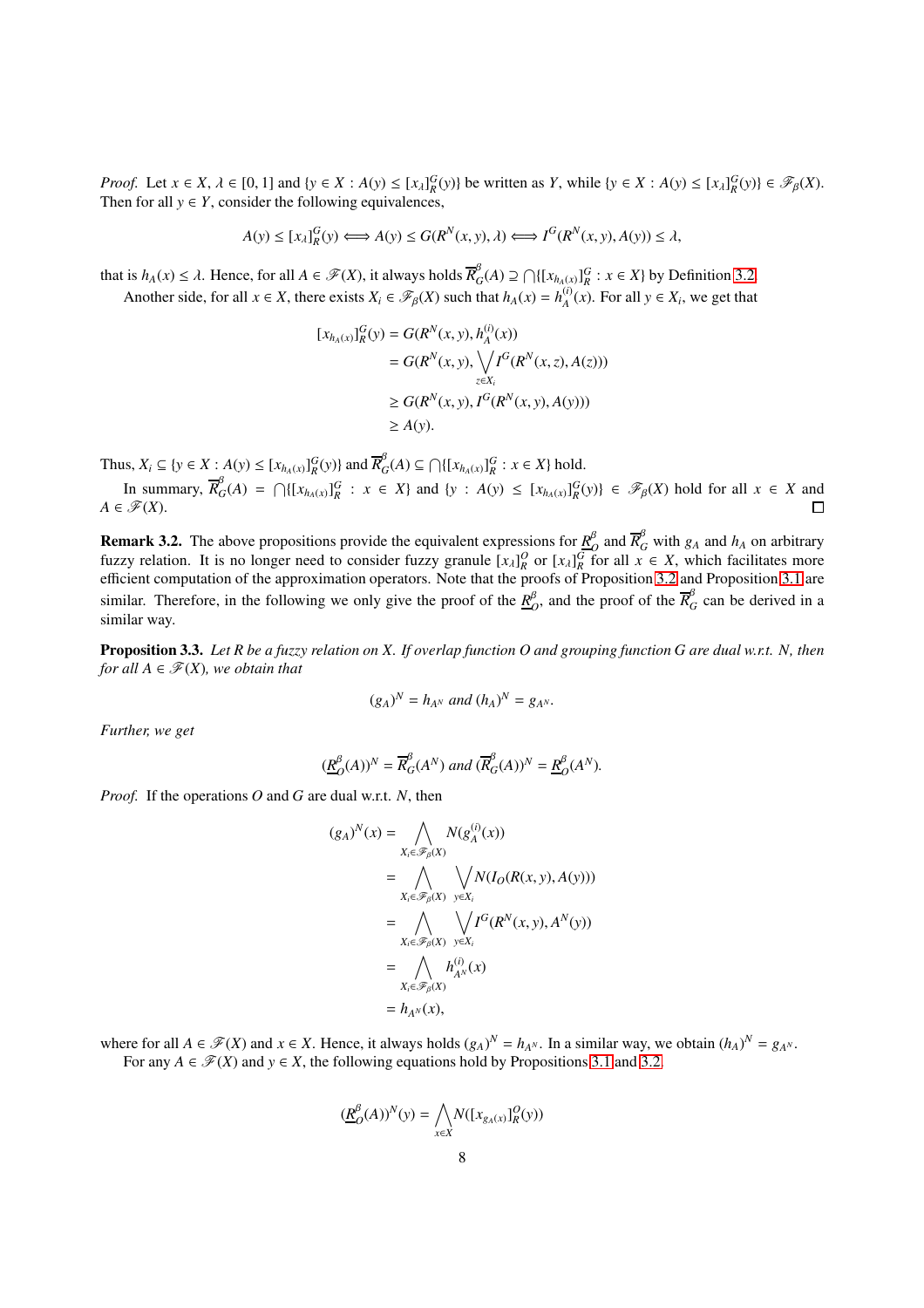$$
= \bigwedge_{x \in X} N(O(R(x, y), g_A(x)))
$$
  
\n
$$
= \bigwedge_{x \in X} G(R^N(x, y), (g_A(x))^N)
$$
  
\n
$$
= \bigwedge_{x \in X} G(R^N(x, y), h_{A^N}(x))
$$
  
\n
$$
= \bigwedge_{x \in X} [x_{h_{A^N}(x)}]_R^G(y)
$$
  
\n
$$
= \overline{R}_G^{\beta}(A^N)(y).
$$

Therefore, we know that  $(\underline{R}_{\ell}^{\beta})$  $\frac{\beta}{C}(A)$ <sup>*N*</sup> =  $\overline{R}_{G}^{\beta}(A^{N})$ . Similarly,  $(\overline{R}_{G}^{\beta}(A))^{N} = \underline{R}_{G}^{\beta}$  $O(A^N)$  holds.

The comparable property, as a fundamental property between upper and lower rough approximation operator is discussed in literature [\[11,](#page-23-35) [12](#page-23-36), [45](#page-23-37)]. Next, we study several situations where (*O*, *G*)-GVPFRSs satisfy comparable property.

Remark 3.3. Based on the variable precision β, the comparable property of *O*-granular variable precision lower approximation operator and *G*-granular variable precision upper approximation operator are discussed below in three cases.

• (1) Variable precision  $\beta = 1$ In particular, when the value of  $\beta$  is 1, we have  $\mathcal{F}_{\beta}(X) = \{X\}$ . Then for all  $A \in \mathcal{F}(X)$  and  $x \in X$ ,

$$
g_A(x) = \bigwedge_{y \in X} I_O(R(x, y), A(y)).
$$

According to Proposition [3.1,](#page-6-1) we obtain that for all  $z \in X$ ,

$$
\underline{R}_{O}^{\beta}(A)(z) = \bigvee_{x \in X} O(R(x, z), g_A(x))
$$
\n
$$
= \bigvee_{x \in X} O(R(x, z), \bigwedge_{y \in X} I_O(R(x, y), A(y)))
$$
\n
$$
\leq \bigvee_{x \in X} O(R(x, z), I_O(R(x, z), A(z)))
$$
\n
$$
\leq A(z).
$$

Hence, if  $\beta = 1$ , it always holds that  $R^{\beta}_{\beta}$  $O$ <sup>β</sup><sub>*O</sub>*(*A*) ⊆ *A*. In a similar way,  $\overline{R}$ <sup>β</sup><sub>*G*</sub></sub>  $_{G}^{\rho}(A)$  ⊇ *A* can be proved.

Furthermore, let *R* be a fuzzy *O*-similarity relation and *O* (resp. *G*) satisfy (O6) (resp.(G6)), then by Theorem 4.1.3 in [\[10](#page-23-9)], we can obtain that

$$
\underline{R}_{O}^{\beta}(A)(x) = \bigwedge_{y \in X} I_O(R(x, y), A(y)) \text{ and } \overline{R}_{G}^{\beta}(A) = \bigvee_{y \in X} I^G(R^N(x, y), A(y)),
$$

for all  $A \in \mathcal{F}(X)$  and  $x \in X$ .

It follows from the reflexivity of *R* and Lemma [2.2](#page-4-0) (1) that for all  $A \in \mathcal{F}(X)$  and  $x \in X$ ,

 $\overline{a}$ 

$$
\underline{R}_{O}^{\beta}(A)(x) \le I_{O}(R(x, x), A(x)) = I_{O}(1, A(x)) = A(x),
$$
  

$$
\overline{R}_{G}^{\beta}(A)(x) \ge I^{G}(R^{N}(x, x), A(x)) = I^{G}(0, A(x)) = A(x).
$$

Hence, *R* β  $O_O^{\beta}(A)$  ⊆ *A* ⊆  $\overline{R}_G^{\beta}(A)$  holds for all *A* ∈  $\mathscr{F}(X)$ . As *X* is finite, then  $\underline{R}_C^{\beta}(A)$  $O_O^{\beta}(A)$  ⊆ *A* ⊆  $\overline{R}_G^{\beta}(A)$  holds for all  $A \in \mathscr{F}(X)$  and  $\frac{|X|-1}{|X|} < \beta \leq 1$ .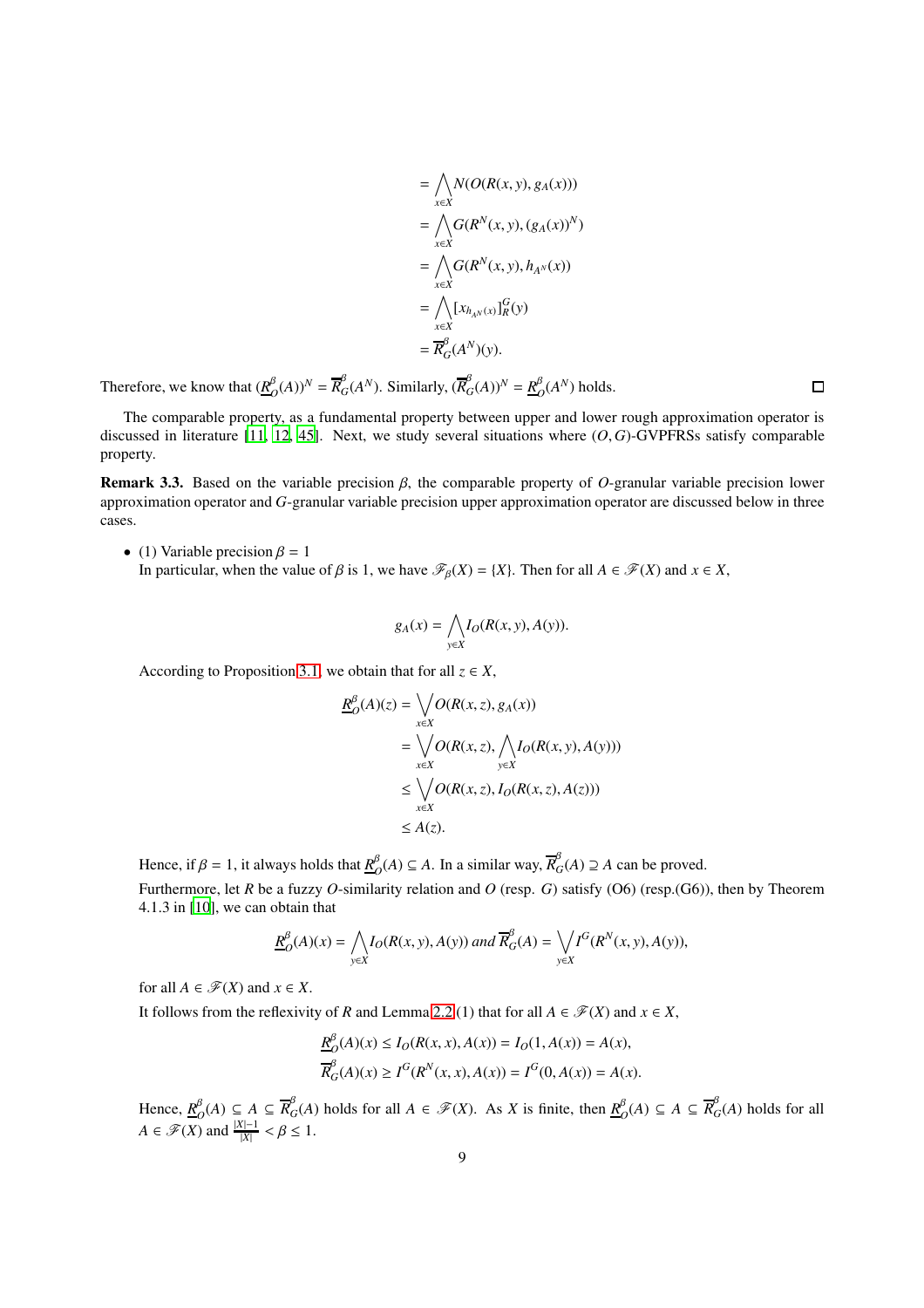• (2) Arbitary variable precision β and fuzzy *O*-similarity relation *R*

Even if overlap function *O* and grouping function *G* are dual w.r.t the standard negation  $N(x) = 1 - x$  for all  $x \in [0, 1], \frac{R^{\beta}}{R}$  $\frac{\beta}{2}(A)$  and  $\overline{R}_{G}^{\beta}(A)$  do not have comparable properties. A specific example is given below. Let  $X = \{x_1, x_2, x_3\}$  and fuzzy relation *R* on *X* as

$$
R = \begin{bmatrix} 1 & 0.6 & 1 \\ 0.6 & 1 & 0.6 \\ 1 & 0.6 & 1 \end{bmatrix}
$$

Here, we use overlap function  $O$  and fuzzy implication  $I_O$  defined as, respectively,

$$
O(x, y) = xy \text{ and } I_O(x, y) = \begin{cases} \frac{y}{x} \wedge 1, & x \neq 0 \\ 1, & x = 0 \end{cases} \text{ for all } x, y \in [0, 1].
$$

It is easy to see that fuzzy relation *R* is a fuzzy *O*-similarity relation for overlap function *O*. Let  $A = \frac{0.8}{x_1} + \frac{0.1}{x_2} + \frac{0.6}{x_3}$ and  $\beta = 0.5$ . By Theorem 2 in [\[46\]](#page-23-14), it holds that

$$
\underline{R}_O^{\beta}(A) = g(A) = \frac{0.6}{x_1} + \frac{1}{x_2} + \frac{0.6}{x_3}.
$$

According to Theorem 3(1)in [\[46\]](#page-23-14) or Proposition [3.3,](#page-7-0) we can obtain

$$
\overline{R}_{G}^{\beta}(A) = (\underline{R}_{O}^{\beta}(A^{N}))^{N} = \frac{0.4}{x_{1}} + \frac{0}{x_{2}} + \frac{0.4}{x_{3}},
$$

where *N* is standard negation  $N(x) = 1 - x$  for all  $x \in [0, 1]$  and grouping function *G* takes  $G(x, y) = 1 - (1$ *x*)(1 − *y*) for all *x*, *y* ∈ [0, 1].

• (3) Arbitary variable precision β and fuzzy relation *R* Let  $X = \{x_1, x_2, x_3\}$  and fuzzy relation *R* on *X* as

$$
R = \begin{bmatrix} 0 & 0.2 & 0.8 \\ 1 & 0 & 1 \\ 0 & 0.1 & 0 \end{bmatrix}.
$$

Since  $\bigvee_{y \in X} \{O(R(x_1, y), R(y, x_1))\} = 0.2 > R(x_1, x_1)$ , R is not O-transitive. It is obvious that R is not fuzzy Osimilarity relation. Here, the overlap function  $O$  and the fuzzy implication  $I_O$  from Case(2) continue to be followed. Let  $A = \frac{0.2}{x_1} + \frac{0}{x_2} + \frac{0.6}{x_3}$  and  $\beta = 0.5$ , By Proposition [3.1,](#page-6-1) it holds that

$$
g_A = \frac{0.75}{x_1} + \frac{0.6}{x_2} + \frac{1}{x_3}.
$$

Furthermore, we conclude that

$$
\underline{R}_{O}^{\beta}(A) = \frac{0.6}{x_1} + \frac{0.15}{x_2} + \frac{0.6}{x_3}.
$$

Next, we reckon the *G*-granular variable precision upper approximation operator with  $N(x) = 1 - x$ ,  $G(x, y) = 1 - x$  $\max\{x, y\}$  and  $I^G(x, y) = \begin{cases}$  $\overline{\mathcal{L}}$ *y*, *x* < *y* for all  $x, y \in [0, 1]$ . It follows from Proposition [3.2](#page-6-0) that  $0, x \ge y$ 

$$
\overline{R}_{G}^{\beta}(A) = \frac{0.2}{x_1} + \frac{0.8}{x_2} + \frac{0.2}{x_3}.
$$

Hence, *R* β  $\frac{\beta}{O}$  and  $\overline{R}_{G}^{\beta}$  are not comparable, where  $\underline{R}_{C}^{\beta}$  $\frac{\beta}{O}(A)$  and  $\overline{R}_{G}^{\beta}(A)$  are not dual w.r.t. the standard negation *N*.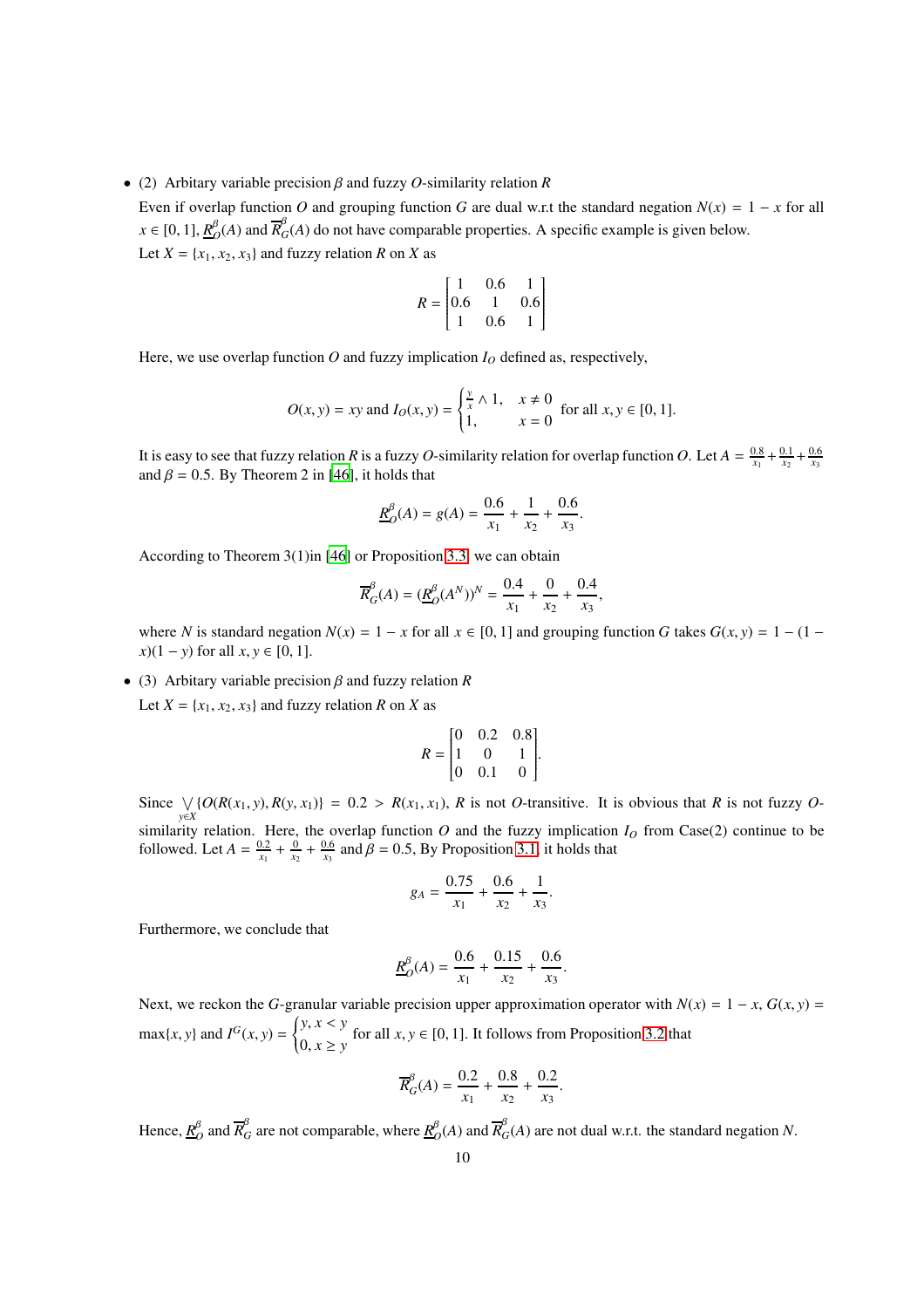# *3.2. The degenerated* (*O*, *G*)*-granular variable precision fuzzy rough sets*

We define  $[x]_R = \{y : R(x, y) = 1\}$  when *R* is a crisp relation on *X*. In particular, if fuzzy relations *R* and fuzzy sets *A* take crisp relations and crisp sets, we call the existing models as the degenerated (*O*, *G*)-GVPFRSs.

<span id="page-10-1"></span>**Lemma 3.1.** *Let R be a crisp relation on X, then it holds that for all*  $A \in \mathcal{F}(X)$ *,* 

$$
(\underline{R}_{O}^{\beta}(A))^{N} = \overline{R}_{G}^{\beta}(A^{N}) \text{ and } (\overline{R}_{G}^{\beta}(A))^{N} = \underline{R}_{O}^{\beta}(A^{N}).
$$

*Proof.* According to the character of crisp relation, then  $[x_\lambda]_R^O = [x_\lambda]_R^\wedge$  and  $[x_\lambda]_R^G = [x_\lambda]_R^\vee$  hold for all  $x \in X$  and  $\lambda \in [0, 1]$ . Due to the duality of minimum and maximum w.r.t. *N* and Proposition [3.3,](#page-7-0) for all  $A \in \mathcal{F}(X)$ , it holds that

$$
(\underline{R}_{O}^{\beta}(A))^{N} = \overline{R}_{G}^{\beta}(A^{N}) \text{ and } (\overline{R}_{G}^{\beta}(A))^{N} = \underline{R}_{O}^{\beta}(A^{N}).
$$

<span id="page-10-0"></span>**Proposition 3.4.** *Let R be a crisp relation on X and A*  $\subseteq$  *X be a crisp set, then* 

$$
\underline{R}_{\mathcal{O}}^{\beta}(A) = \bigcup \{ [x]_R : x \in X, |[x]_R \cap A^c| \le (1 - \beta)|X| \},\
$$

$$
\overline{R}_{G}^{\beta}(A) = \bigcap \{ [x]_R^c : x \in X, |[x]_R \cap A| \le (1 - \beta)|X| \}.
$$

*Proof.* For any  $\lambda \in (0, 1]$  and crisp sets  $A \subseteq X$ , we will prove the following holds.

$$
\{y : [x]_R^O(y) \le A(y)\} = \{y : [x]_R(y) \le A(y)\}.
$$

Let  $O(R(x, y), \lambda) \le A(y)$ . If  $A(y) = 1$ , it is clear that  $R(x, y) \le A(y)$ . If  $A(y) = 0$ , we can get that  $R(x, y) = 0$ , otherwise,  $O(R(x, y), \lambda) = \lambda \le 0$ , which contradicts with  $\lambda \in (0, 1]$ . Thus,  $\{y : [x]_R^O(y) \le A(y)\} \subseteq \{y : [x]_R(y) \le A(y)\}$ .

On the other side,  $\{y : \{[x]_R^O(y) \le A(y)\} \supseteq \{y : [x]_R(y) \le A(y)\}\$ can hold apparently. Hence, it always holds that  ${y : [x]_R^O(y) \le A(y)} = {y : [x]_R(y) \le A(y)}$  for any crisp sets *A*. Then it follows Definition [3.2](#page-6-0) that

$$
\underline{R}_{O}^{\beta}(A) = \bigcup \{ [x]_{R}^{O} : x \in X, \lambda \in [0, 1], \{y : [x_{\lambda}]_{R}^{O}(y) \le A(y)\} \in \mathcal{F}_{\beta}(X) \}
$$

$$
= \bigcup \{ [x]_{R} : x \in X, \{y : [x]_{R}(y) \le A(y)\} \in \mathcal{F}_{\beta}(X) \}.
$$

Further, we have the following equivalences,

$$
\{y : [x]_R(y) \le A(y)\} \in \mathscr{F}_{\beta}(X) \iff A \cup (A^c \cap [x]_R^c) \in \mathscr{F}_{\beta}(X)
$$

$$
\iff |A \cup (A^c \cap [x]_R^c)| \ge \beta |X|
$$

$$
\iff |A^c \cap [x]_R| \le (1 - \beta)|X|,
$$

then  $\underline{R}_{\ell}^{\beta}$  $_{O}^{\beta}(A) = \bigcup \{ [x]_R : x \in X, |A^c \cap [x]_R | \le (1 - \beta)|X| \}$  for all crisp sets A. In addition,  $R^N = R^c$  and  $A^N = A^c$  hold when *R* and *A* are crisp relation and crisp set. The other equation can be obtained by Lemma [3.1.](#page-6-1)  $\Box$ 

Proposition 3.5. *Let R and A be crisp relation and crisp subset on X, the following statements hold.*

(1) *Assuming that R is reflexive, then*

$$
\{x : |[x]_R \cap A^c| \le (1 - \beta)|X|\} \subseteq \underline{R}_{O}^{\beta}(A) \text{ and } \overline{R}_{G}^{\beta}(A) \subseteq \{x : |[x]_R \cap A| > (1 - \beta)|X|\}.
$$

(2) *Assuming that R is transitive, then*

$$
\underline{R}_{O}^{\beta}(A) \subseteq \{x : |[x]_{R} \cap A^{c}| \leq (1 - \beta)|X|\} \text{ and } \{x : |[x]_{R} \cap A| > (1 - \beta)|X|\} \subseteq \overline{R}_{G}^{\beta}(A).
$$

(3) *Assuming that R is a preorder relation, then*

$$
\underline{R}_{O}^{\beta}(A) = \{x : |[x]_{R} \cap A^{c}| \leq (1 - \beta)|X|\} \text{ and } \overline{R}_{G}^{\beta}(A) = \{x : |[x]_{R} \cap A| > (1 - \beta)|X|\}.
$$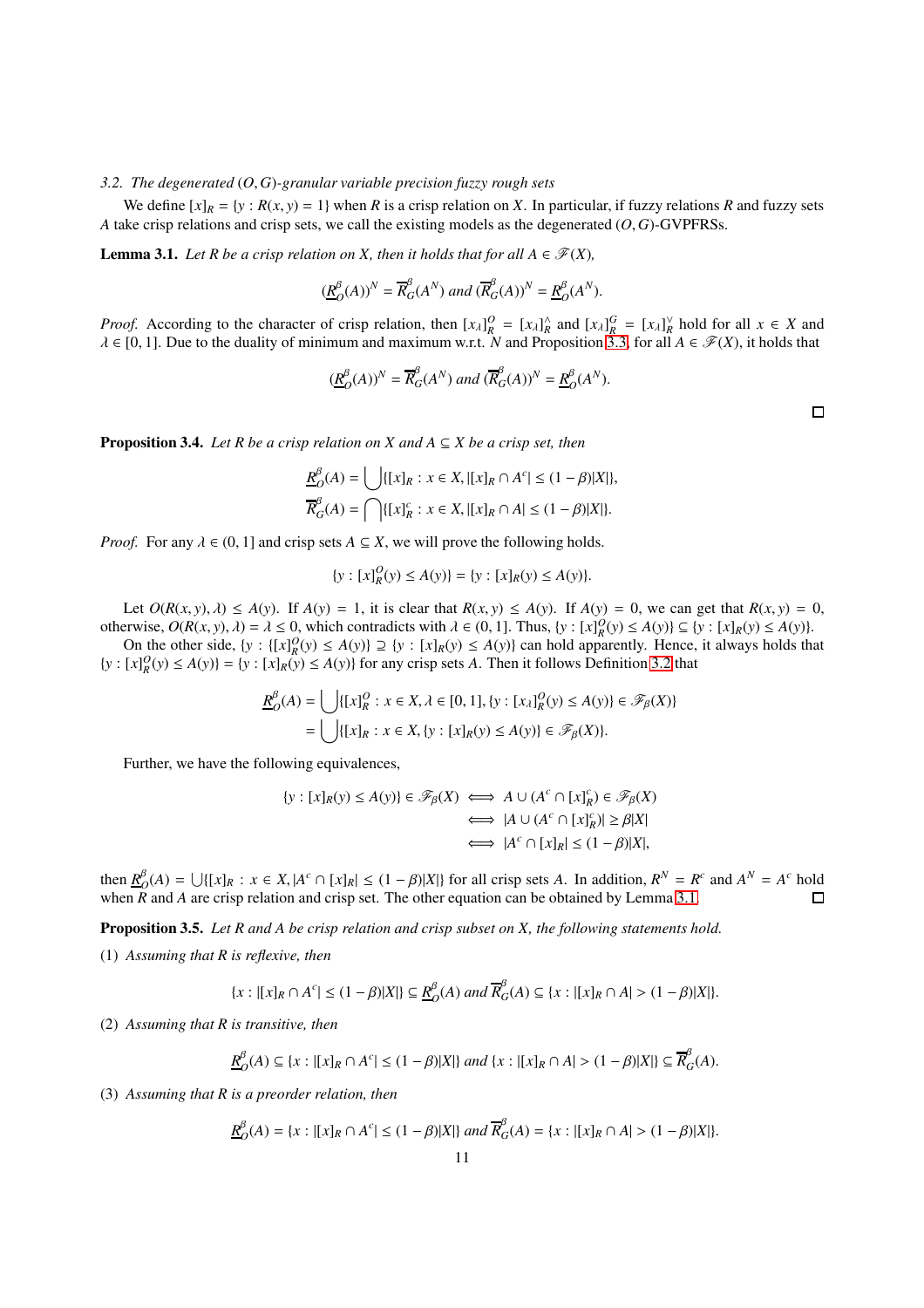*Proof.* (1) Since *R* is reflexive, then it follows Proposition [3.4](#page-10-0) that

$$
\{x : |[x]_R \cap A^c| \le (1 - \beta)|X|\} \subseteq \bigcup \{x : |[x]_R \cap A^c| \le (1 - \beta)|X|\} = \underline{R}_O^{\beta}(A).
$$

Further according to Lemma [3.1,](#page-10-1) one has that

$$
\overline{R}_{G}^{\beta}(A) = (\underline{R}_{O}^{\beta}(A^{c}))^{c} \subseteq \{x : |[x]_{R} \cap A| \leq (1 - \beta)|X|\}^{c} = \{x : |[x]_{R} \cap A| > (1 - \beta)|X|\}.
$$

(2) For any  $w \in \frac{R}{2}$ *O*(*A*), there exits an *x* ∈ *X* such that  $w \in [x]_R$  and  $|[x]_R \cap A^c| \leq (1 - \beta)|X|$ . Due to the transitivity of R,  $R(w, y) \le R(x, y)$  holds for all  $y \in X$ . Therefore, we obtain  $[w]_R \cap A^c \subseteq [x]_R \cap A^c$ . Furthermore, it follows Proposition [3.4](#page-10-0) that

$$
w \in \{x : |[x]_R \cap A^c| \leq (1 - \beta)|X|\}.
$$

So *R* β  $O_O^{\beta}(A)$  ⊆ {*x* : |[*x*]<sub>*R*</sub> ∩ *A<sup>c</sup>*| ≤ (1 −  $\beta$ )|*X*|}. According to Lemma [3.1](#page-10-1) that

$$
\overline{R}_{G}^{\beta}(A) = (\underline{R}_{O}^{\beta}(A^{c}))^{c} \supseteq (\{x : |[x]_{R} \cap A| \leq (1 - \beta)|X|\})^{c} = \{x : |[x]_{R} \cap A| > (1 - \beta)|X|\}.
$$

(3) It can be proved by item (1) and item (2).

 $\Box$ 

## 4. Characterizations of the  $(0, G)$ -granular variable precision fuzzy rough sets

By Remark [3.2,](#page-7-1) we realise that two fuzzy sets  $g_A$  and  $h_A$  are vital to calculate the  $\overline{R}_G^{\beta}$  and  $\underline{R}_C^{\beta}$  $\beta$ , respectively. Thus, we start this section with discussing their relevant properties. And then, some conclusions are drawn under diverse conditions.

### *4.1. Some conclusions based on general fuzzy relations*

<span id="page-11-0"></span>Lemma 4.1. *Let R be a fuzzy relation on X, then the following statements hold.*

 $g^{(i)}_{(\bigcap_{k \in I} A_k)} = \bigcap_{k \in I} g^{(i)}_{A_k}$ *(i*) *and*  $h_{(\cup_{k\in I} A_k)}^{(i)} = \bigcup_{k\in I} h_{A_k}^{(i)}$  $A_k$  *for all*  $X_i \in \mathscr{F}_{\beta}(X)$  *and*  $\{A_k\}_{k \in I} \subseteq \mathscr{F}(X)$ . (2)  $\hat{A} \subseteq \hat{B}$  *implies*  $g_A \subseteq g_B$  *and*  $h_A \subseteq h_B$  *for all*  $A, B \in \mathcal{F}(X)$ .

*Proof.* (1) By Lemma [2.1\(](#page-4-1)2), it holds that

$$
g_{(\bigcap_{k\in I}A_k)}^{(i)}(x) = \bigwedge_{y\in X_i} I_O(R(x,y), (\bigwedge_{k\in I}A_k(x)))
$$
  
\n
$$
= \bigwedge_{y\in X_i} \bigwedge_{k\in I} I_O(R(x,y), A_k(x))
$$
  
\n
$$
= \bigwedge_{k\in I} \bigwedge_{y\in X_i} I_O(R(x,y), A_k(x))
$$
  
\n
$$
= \bigwedge_{k\in I} g_{A_k}^{(i)}(x)
$$
  
\n
$$
= \left(\bigcap_{k\in I} g_{A_k}^{(i)}\right)(x).
$$

where  $x \in X$  and  $X_i \in \mathcal{F}_{\beta}(X)$ . Hence, we get  $g_{\beta}^{(i)}$  $\binom{(i)}{\left(\bigcap_{k \in I} A_k\right)}$  =  $\bigcap_{k \in I} g_{A_k}^{(i)}$  $A_k^{(i)}$ . In a similar way,  $h_{(i)}^{(i)}$  $\bigcup_{k \in I} A_k$  =  $\bigcup_{k \in I} h_{A_k}^{(i)}$  $A_k^{(l)}$  can be obtained for all  $X_i \in \mathcal{F}_B(X)$  and  $\{A_k\}_{k \in I} \subseteq \mathcal{F}(X)$ .

(2) According to item (1), it can be directly proved.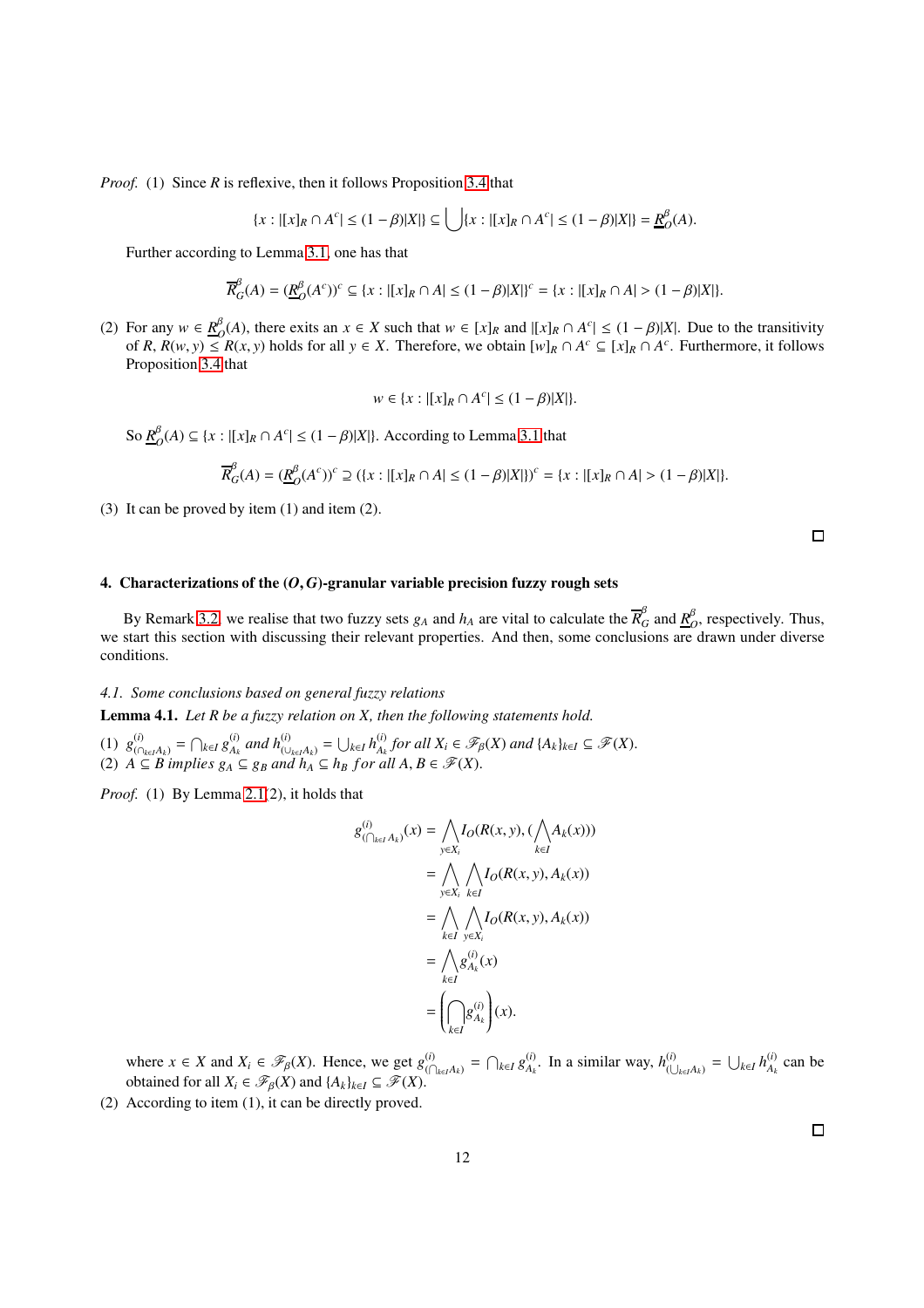<span id="page-12-0"></span>Lemma 4.2. *Let R be a fuzzy relation on X, 1 and 0 be the identity element of overlap function O and grouping function G, respectively. Then the following statements hold.*

(1) 
$$
g_X = X
$$
 and  $h_0 = 0$ .  
\n(2)  $\alpha_X \subseteq g_{\alpha_X}$  and  $h_{\alpha_X} \subseteq \alpha_X$  for all  $\alpha \in [0, 1]$ .  
\n(3) If  $A = I_O(y_\gamma, \alpha_X)$  and  $\gamma = 1$ , then  
\n
$$
g_A(x) = \begin{cases} 1, & 0 \le \beta \le \frac{|X| - 1}{|X|}, \\ I_O(R(x, y), \alpha), & \frac{|X| - 1}{|X|} < \beta \le 1. \end{cases}
$$
  
\n(4) If  $A = y_\alpha$ , then  
\n
$$
h_A(x) = \begin{cases} 0, & 0 \le \beta \le \frac{|X| - 1}{|X|}, \\ I^G(R^N(x, y), \alpha), & \frac{|X| - 1}{|X|} < \beta \le 1. \end{cases}
$$

*Proof.* (1) It follows Lemma [2.2\(](#page-4-0)1) that  $I_0(\alpha, 1) = 1$  and  $I^G(\alpha, 0) = 0$  for all  $\alpha \in [0, 1]$ . Then for all  $x \in X$ ,

$$
g_X(x) = \bigvee_{X_i \in \mathscr{F}_{\beta}(X)} \bigwedge_{y \in X_i} (I_O(R(x, y), X(y))) = \bigvee_{X_i \in \mathscr{F}_{\beta}(X)} \bigwedge_{y \in X_i} (I_O(R(x, y), 1)) = 1,
$$
  

$$
h_{\emptyset}(x) = \bigwedge_{X_i \in \mathscr{F}_{\beta}(X)} \bigvee_{y \in X_i} (I^G(R^N(x, y), \emptyset(y))) = \bigwedge_{X_i \in \mathscr{F}_{\beta}(X)} \bigvee_{y \in X_i} (I^G(R^N(x, y), 0)) = 0.
$$

Hence, we get that  $g_X = X$  and  $h_{\emptyset} = \emptyset$ .

(2) From Lemma [2.2\(](#page-4-0)3), it follows that

$$
g_{\alpha_X}(x) = \bigvee_{X_i \in \mathscr{F}_{\beta}(X)} \bigwedge_{y \in X_i} I_O(R(x, y), \alpha_X(x))
$$
  
= 
$$
\bigvee_{X_i \in \mathscr{F}_{\beta}(X)} \bigwedge_{y \in X_i} I_O(R(x, y), \alpha)
$$
  

$$
\geq \alpha_X(x).
$$

Hence, we get  $\alpha_X \subseteq g_{\alpha_X}$ . In a similar way,  $h_{\alpha_X} \subseteq \alpha_X$  holds.

(3) It is easy to get  $\mathcal{F}_{\beta}(X) = \{X\}$  when  $\frac{|X|-1}{|X|} < \beta \leq 1$ . Let  $A = I_O(y_\gamma, \alpha_X)$  and  $\gamma = 1$ , for any  $x \in X$ ,

$$
g_A(x) = \bigwedge_{z \in X} I_O(R(x, z), A(z))
$$
  
=  $I_O(R(x, y), I_O(y_\gamma(y), \alpha_X(y)))$   
=  $I_O(R(x, y), I_O(1, \alpha))$   
=  $I_O(R(x, y), \alpha)$ .

Otherwise, if  $0 \le \beta \le \frac{|X|-1}{|X|}$ , we obtain  $X - \{y\} \in \mathcal{F}_{\beta}(X)$ . Then for all  $x \in X$ ,

$$
g_A(x) \ge \bigwedge_{z \in X - \{y\}} I_O(R(x, z), A(z))
$$
  
= 
$$
\bigwedge_{z \in X - \{y\}} I_O(R(x, z), I_O(y_y(z), \alpha))
$$
  
= 1.

(4) The proof is similar as item (3).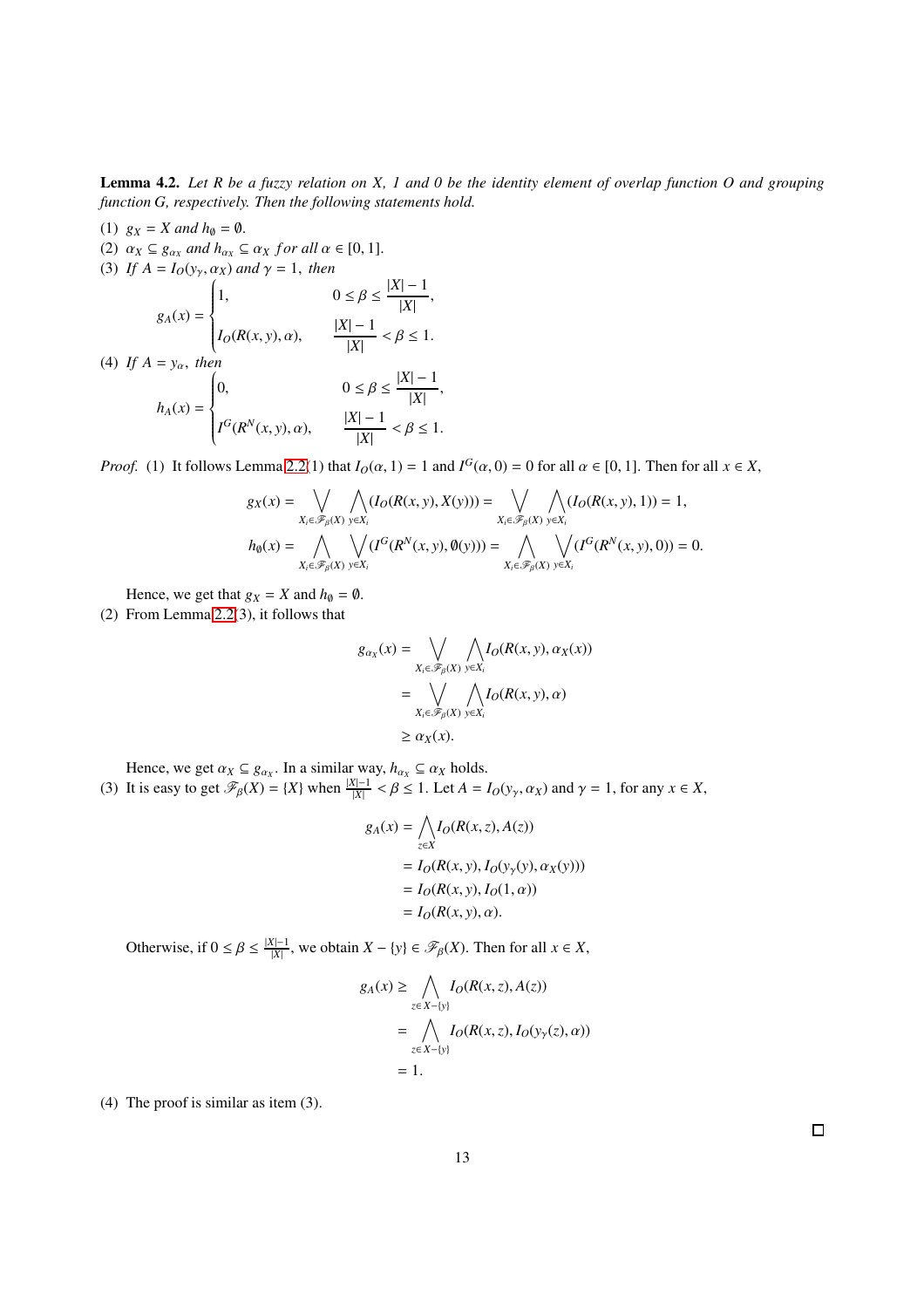<span id="page-13-0"></span>Lemma 4.3. *Let R be a fuzzy relation on X, overlap function O and grouping function G satisfy* (O6) *and* (G6)*, respectively. Then the following statements hold.*

(1)  $g_{(I_0(\alpha_X,A))} = I_0(\alpha_X, g_A)$  and  $h_{(I^G(\alpha_X,A))} = I^G(\alpha_X, h_A)$  for all  $\alpha \in [0,1]$  and  $A \in \mathscr{F}(X)$ .

(2)  $O(\alpha_X, g_A) \subseteq g_{(O(\alpha_X, A))}$  and  $G(\alpha_X, h_A) \supseteq h_{(G(\alpha_X, A))}$  for all  $\alpha \in [0, 1]$  and  $A \in \mathcal{F}(X)$ .

*Proof.* (1) According to Lemma [2.1\(](#page-4-1)2) and Lemma [2.1\(](#page-4-1)2), one has that

$$
g_{(I_O(\alpha_X, A)}^{(i)}(x) = \bigwedge_{y \in X_i} I_O(R(x, y), I_O(\alpha, A(y)))
$$
  
\n
$$
= \bigwedge_{y \in X_i} I_O(O(\alpha, R(x, y)), A(y))
$$
  
\n
$$
= \bigwedge_{y \in X_i} I_O(\alpha, I_O(R(x, y), A(y)))
$$
  
\n
$$
= I_O(\alpha, \bigwedge_{y \in X_i} (I_O(R(x, y), A(y))))
$$
  
\n
$$
= I_O(\alpha, g_A^{(i)}(x))
$$
  
\n
$$
= I_O(\alpha_X, g_A^{(i)})(x).
$$

where  $x \in X$ ,  $\alpha \in [0, 1]$  and  $X_i \in \mathcal{F}_{\beta}(X)$ . Since  $\mathcal{F}_{\beta}(X)$  is finite, by Lemma [2.1\(](#page-4-1)3), then for all  $A \in \mathcal{F}(X)$ ,

$$
g_{(I_O(\alpha_X, A)}(x) = \bigvee_{X_i \in \mathscr{F}_B(X)} g_{(I_O(\alpha_X, A))}^{(i)}(x)
$$
  
= 
$$
\bigvee_{X_i \in \mathscr{F}_B(X)} I_O(\alpha, g_A^{(i)}(x))
$$
  
= 
$$
I_O(\alpha, \bigvee_{X_i \in \mathscr{F}_B(X)} g_A^{(i)}(x))
$$
  
= 
$$
I_O(\alpha, g_A(x))
$$
  
= 
$$
I_O(\alpha_X, g_A)(x).
$$

Hence , we get  $g_{I_0(\alpha_X,A)} = I_0(\alpha_X, g_A)$ . In a similar way,  $h_{(I^G(\alpha_X,A))} = I^G(\alpha_X, h_A)$  holds. (2) According to Lemma [2.3\(](#page-4-2)1) that for any  $x \in X$ ,

$$
g_{(O(\alpha_X, A))}(x) = \bigvee_{X_i \in \mathscr{F}_{\beta}(X)} \bigwedge_{y \in X_i} I_O(R(x, y), O(\alpha, A(y)))
$$
  
\n
$$
\geq \bigvee_{X_i \in \mathscr{F}_{\beta}(X)} \bigwedge_{y \in X_i} O(\alpha, I_O(R(x, y), A(y)))
$$
  
\n
$$
= O(\alpha, \bigvee_{X_i \in \mathscr{F}_{\beta}(X)} \bigwedge_{y \in X_i} I_O(R(x, y), A(y)))
$$
  
\n
$$
= O(\alpha_X, g_A)(x).
$$

 $\Box$ 

Then we conclude  $O(\alpha_X, g_A) \subseteq g_{(O(\alpha_X, A))}$ . In a similar way,  $G(\alpha_X, h_A) \supseteq h_{(G(\alpha_X, A))}$  holds.

<span id="page-13-1"></span>Proposition 4.1. *Let R be a fuzzy relation on X. Then the following statements hold.*

(1) *A* ⊆ *B* implies  $\underline{R}^β_0$ (*A*) ⊆  $\underline{R}^β_0$  $\frac{\beta}{O}(B)$  and  $\overline{R}_{C}^{\beta}$  ${}^{\beta}$ <sub>*G*</sub>(*A*)  $\subseteq \overline{R}^{\beta}$  $_{G}^{\beta}(B)$  *for all*  $A, B \in \mathscr{F}(X)$ . (2) *If*  $\beta > 0.5$ , *then for all*  $\ddot{A}, B \in \mathscr{F}(X)$ ,

$$
\underline{R}_{O}^{\beta}(A) \cup \underline{R}_{O}^{\beta}(B) \subseteq \underline{R}_{O}^{2\beta-1}(A \cup B) \text{ and } \overline{R}_{G}^{2\beta-1}(A \cap B) \subseteq \overline{R}_{G}^{\beta}(A) \cap \overline{R}_{G}^{\beta}(B).
$$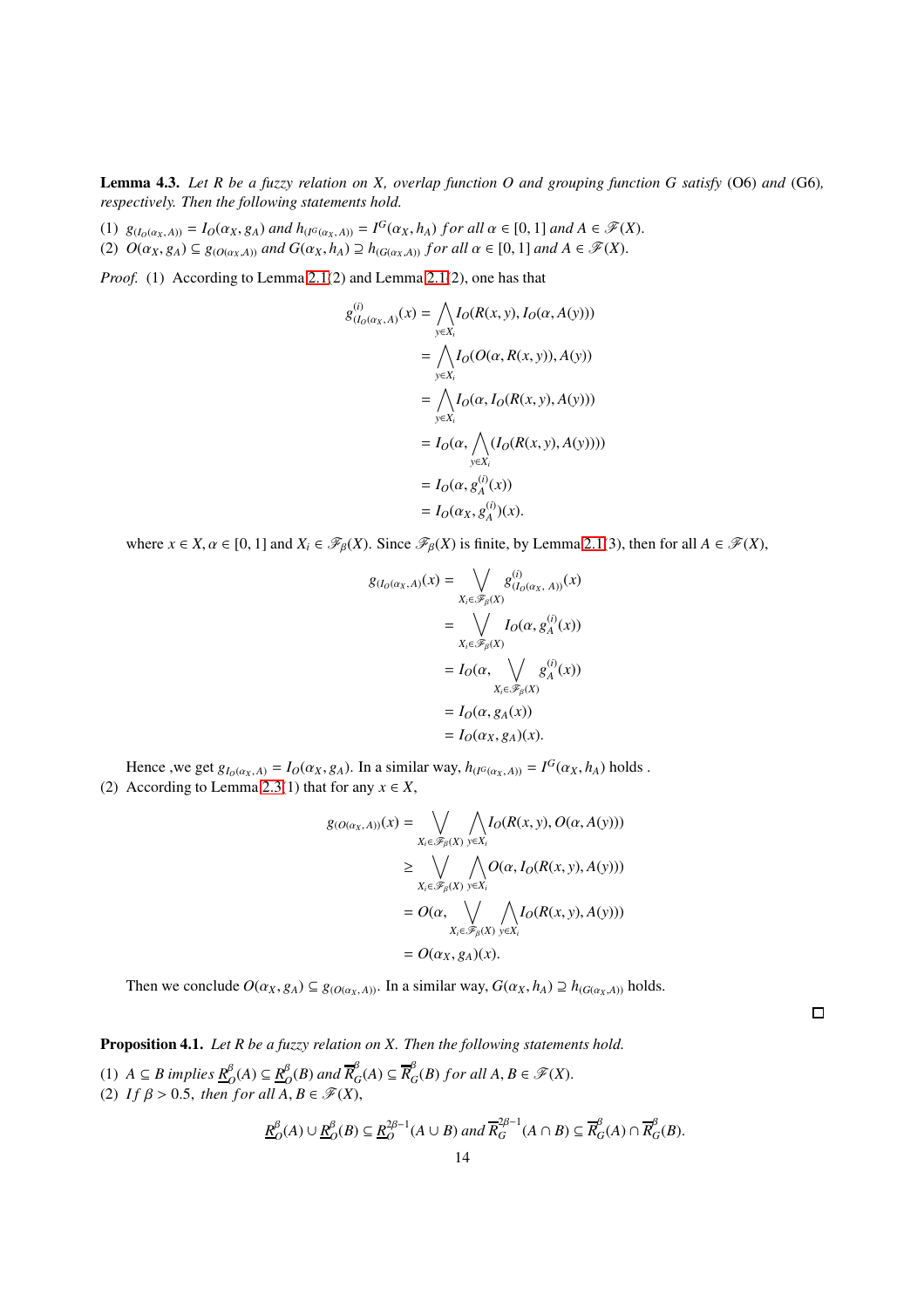*Proof.* (1) According to Proposition [3.1,](#page-6-1) [3.2](#page-6-0) and Lemma [4.1\(](#page-11-0)2), it can be directly proved. (2) According to Proposition [3.1,](#page-6-1) it always holds that for all  $A, B \in \mathcal{F}(X)$ ,

$$
\underline{R}_{O}^{\beta}(A) \cup \underline{R}_{O}^{\beta}(B) = \bigcup \{ [x_{g_A(x)}]_{R}^{O} \cup [x_{g_B(x)}]_{R}^{O} : x \in X \}.
$$

there exist  $X_i$ ,  $X_j \in \mathcal{F}_{\beta}(X)$  such that  $g_A(x) = g_A^{(i)}(x)$  and  $g_B(x) = g_B^{(i)}(x)$ . Hence, we have  $|X_i \cap X_j| \geq (2\beta - 1)$ 1)|*X*|, *i.e.*,  $X_i$  ∩  $X_j$  ∈  $\mathcal{F}_{(2\beta-1)}(X)$ . Then for any  $y \in X_i$  ∩  $X_j$ ,

$$
([x_{g_A(x)}]_R^O \cup [x_{g_B(x)}]_R^O)(y) = (O(R(x, y), g_A^{(i)}(x))) \vee (O(R(x, y), g_B^{(i)}(x))) \le A(y) \vee B(y).
$$

 $\Box$ 

So we obtain  $R_{\ell}^{\beta}$  $O$ <sup>β</sup><sub>*O*</sub>(*A*) ∪ <u>*R*<sup>β</sup><sub>*C*</sub></u>  $O$ <sup>*B*</sup> $O$ </sub> $(B)$  ⊆  $R$ <sup>(2β−1)</sup>  $O$ <sup>(2β−1)</sup>( $A$  ∪  $B$ ). In a similar way,  $\overline{R}_G^{2\beta-1}$  $_G^{2\beta-1}(A \cap B) \subseteq \overline{R}_C^{\beta}$  $\frac{\beta}{G}(A) \cap \overline{R}_{C}^{\beta}$  $G$ <sup> $\mathcal{C}$ </sup> $(B)$  holds.

<span id="page-14-0"></span>Proposition 4.2. *Let R be a fuzzy relation on X, 1 and 0 be the identity element of overlap function O and grouping function G, respectively. Then the following statements hold.*

(1)  $O(\alpha, \sqrt{x \in X} R(x, z)) \leq R_C^{\beta}$  $\frac{\beta}{O}(\alpha_X)(z)$  and  $\overline{R}_G^{\beta}$  $G_G(\alpha_X)(z) \leq G(\alpha, \bigwedge_{x \in X} R^N(x, z))$  *for all*  $\alpha \in [0, 1]$  *and*  $z \in X$ . (2) *If a crisp set*  $Y \subseteq X$  *and*  $\beta = \frac{|Y|}{|X|}$  $\frac{|Y|}{|X|}$ , *then for all*  $y \in X$ ,

$$
\underline{R}_{O}^{\beta}(Y)(z) \geq \bigvee_{x \in X} R(x, z) \text{ and } \overline{R}_{G}^{\beta}(Y^{c})(z) \leq \bigwedge_{x \in X} R^{N}(x, z).
$$

(3) *If*  $A = I_O(y_\gamma, \alpha_X)$  *and*  $\gamma = 1$ *, then* 

$$
\underline{R}_{O}^{\beta}(A)(z) = \begin{cases} \bigvee_{x \in X} R(x, z), & 0 \le \beta \le \frac{|X| - 1}{|X|}, \\ \bigvee_{x \in X} O(R(x, z), I_O(R(x, y), \alpha)), & \frac{|X| - 1}{|X|} < \beta \le 1. \end{cases}
$$

(4) If  $A = y_\alpha$ , *then* 

$$
\overline{R}_{G}^{\beta}(A)(z) = \begin{cases} \displaystyle\bigwedge_{x \in X} R^N(x,z), & 0 \leq \beta \leq \frac{|X|-1}{|X|}, \\ \displaystyle\bigwedge_{x \in X} (G(R^N(x,z),I^G(R^N(x,y),\alpha))), & \frac{|X|-1}{|X|} < \beta \leq 1. \end{cases}
$$

*Proof.* (1) According to Lemma [4.2\(](#page-12-0)2), it can be directly proved. (2) If  $\beta = \frac{|Y|}{|X|}$ , then  $Y \in \mathcal{F}_{\beta}(X)$  and for all  $x \in X$ ,

$$
g_Y(x) \ge \bigwedge_{y \in Y} I_O(R(x, y), Y(y)) = 1.
$$

Furthermore, for any  $z \in X$ ,

$$
\underline{R}_{\mathcal{O}}^{\beta}(Y)(z) = \bigvee_{x \in X} O(R(x, z), g_Y(x))
$$

$$
= \bigvee_{x \in X} O(R(x, z), 1)
$$

$$
= \bigvee_{x \in X} R(x, z).
$$

(3) According to Lemma [4.2\(](#page-12-0)3), it can be directly proved.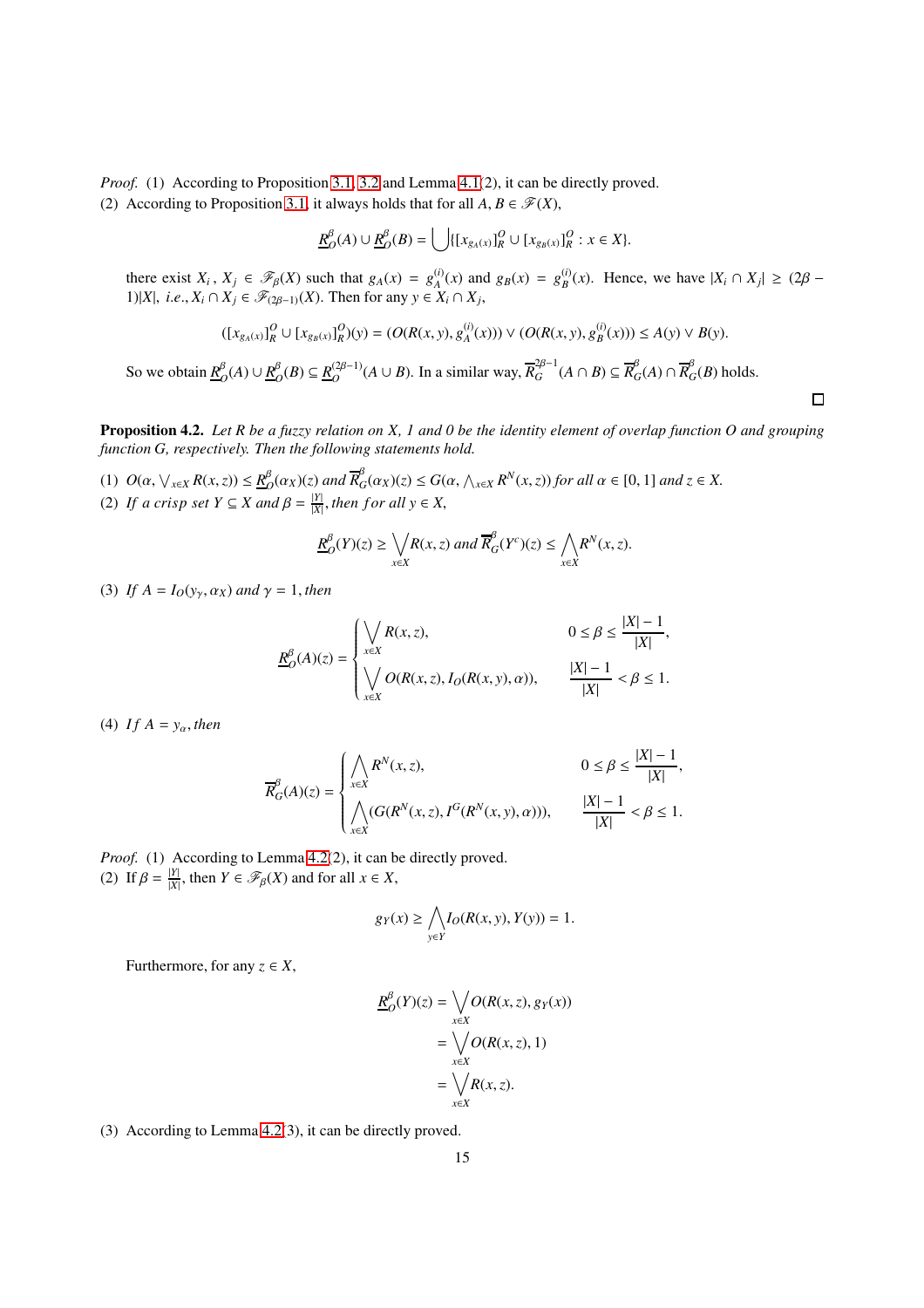(4) According to Lemma [4.2\(](#page-12-0)4), it can be directly proved.

<span id="page-15-0"></span>**Remark 4.1.** Consider  $X = \{x_1, x_2, x_3\}$  and the fuzzy relation *R* on *X* as

$$
R = \begin{bmatrix} 0 & 0.4 & 0.4 \\ 0.2 & 0 & 0.2 \\ 0.2 & 0.2 & 0 \end{bmatrix}
$$

Here, we use overlap function  $O_{DB}$  and fuzzy implication  $I_O$  defined as, respectively,

$$
O_{DB}(x, y) = \begin{cases} \frac{2xy}{x+y}, & \text{if } x+y \neq 0 \\ 0, & \text{if } x+y = 0 \end{cases} \qquad I_O(x, y) = \begin{cases} \frac{xy}{2x-y}, & \text{if } y < \frac{2x}{x+1} \\ 1, & \text{if } y \ge \frac{2x}{x+1} \end{cases}
$$

for all  $x, y \in [0, 1]$ . Let  $A = \frac{0.2}{x_1} + \frac{0.4}{x_2} + \frac{0}{x_3}$ ,  $\alpha = 1$  and  $\beta = 0.5$ . Then from Proposition [3.1](#page-6-1) that

$$
\underline{R}_O^{\beta}(O(\alpha_X,A)) = \frac{\frac{1}{3}}{x_1} + \frac{\frac{4}{7}}{x_2} + \frac{\frac{4}{7}}{x_3},
$$

and

$$
O(\alpha_X, \underline{R}^{\beta}_O(A)) = \frac{\frac{1}{2}}{x_1} + \frac{\frac{4}{7}}{x_2} + \frac{\frac{4}{7}}{x_3}.
$$

By comparison, we get  $O(\alpha_X, \underline{R}_C^{\beta})$  $O$ <sup>β</sup><sub> $O$ </sub>(A)) ⊇  $R$ <sup>β</sup><sub> $C$ </sub>  $O_O^{\beta}(O(\alpha_X, A))$ . In this example, the overlap function  $O_{DB}$  does not satisfy the associative law. Furthermore, according to the above conditions, we get  $R^{\beta}_{\alpha}$  $O(A) = \frac{1}{x_1} + \frac{2}{x_2} + \frac{2}{x_3}$ . In particular, we take  $\alpha = 1$ . It follows from Proposition [3.1](#page-6-1) that

$$
I_O(\alpha_X, \underline{R}^{\beta}_O(A)) = \frac{\frac{1}{5}}{x_1} + \frac{\frac{1}{4}}{x_2} + \frac{\frac{1}{4}}{x_3},
$$

and

$$
\underline{R}_O^{\beta}(I_O(\alpha_X, A)) = \frac{\frac{1}{4}}{x_1} + \frac{\frac{1}{4}}{x_2} + \frac{\frac{1}{4}}{x_3}.
$$

Hence, *R* β  $O_O(I_O(\alpha_X, A)) \supseteq I_O(\alpha_X, \underline{R}_C^{\beta})$  $O<sup>\beta</sup>(A)$ ).

In particular, the following conclusions can be given when overlap and grouping functions satisfy the associative law.

<span id="page-15-1"></span>Proposition 4.3. *Let R be a fuzzy relation on X, overlap function O and grouping function G satisfy* (O6) *and* (G6)*, respectively. For all*  $\alpha \in [0, 1]$  *and*  $A \in \mathcal{F}(X)$ *, the following statements hold.* 

(1) 
$$
\underline{R}_{O}^{\beta}(I_O(\alpha_X, A)) \subseteq I_O(\alpha_X, \underline{R}_{O}^{\beta}(A))
$$
 and  $I^G(\alpha_X, \overline{R}_{G}^{\beta}(A)) \subseteq \overline{R}_{G}^{\beta}(I^G(\alpha_X, A))$ . Especially,

$$
\begin{aligned} \underline{R}_{O}^{\beta}(I_O(\alpha_X, \emptyset)) &= I_O(\alpha_X, \emptyset) \ implies \ \underline{R}_{O}^{\beta}(\emptyset) = \emptyset; \\ \overline{R}_{G}^{\beta}(I^G(\alpha_X, X)) &= I^G(\alpha_X, X) \ implies \ \overline{R}_{G}^{\beta}(X) = X. \end{aligned}
$$

(2)  $O(\alpha_X, \underline{R}_0^{\beta})$  $O(A) \subseteq R_C^{\beta}$  $\frac{\beta}{O}(O(\alpha_X, A))$  and  $\overline{R}_G^{\beta}(G(\alpha_X, A)) \subseteq G(\alpha_X, \overline{R}_G^{\beta}(A))$ .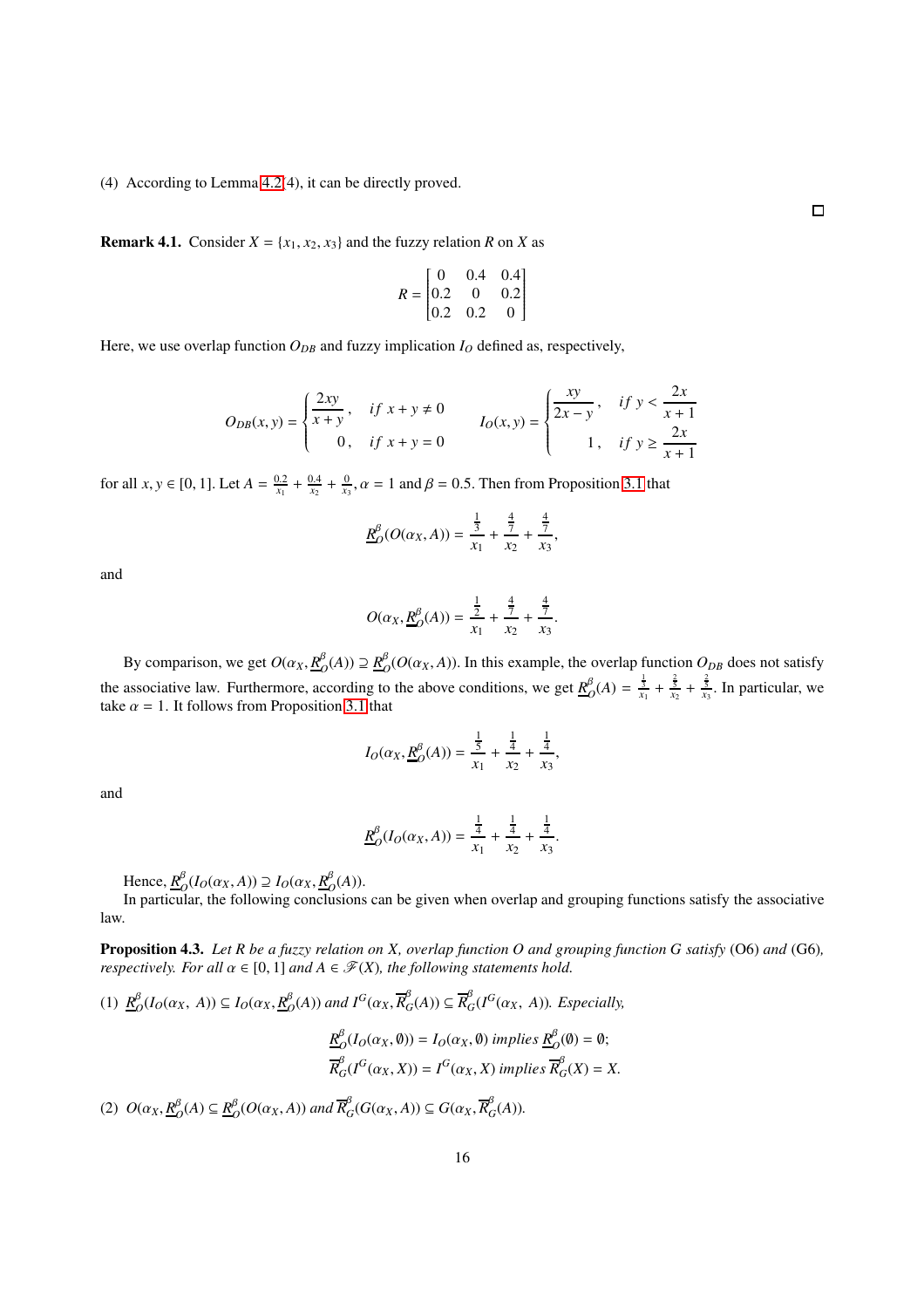*Proof.* (1) By Lemma [4.3\(](#page-13-0)1), [2.1\(](#page-4-1)3) and [2.3\(](#page-4-2)1), it holds that for all  $z \in X$ ,

$$
\underline{R}_{O}^{\beta}(I_{O}(\alpha_{X}, A))(z) = \bigvee_{x \in X} O(R(x, z), g_{(I_{O}(\alpha_{X}, A))}(x))
$$
\n
$$
= \bigvee_{x \in X} O(R(x, z), I_{O}(\alpha, g_{A}(x)))
$$
\n
$$
\leq \bigvee_{x \in X} I_{O}(\alpha, O(R(x, z), g_{A}(x)))
$$
\n
$$
= I_{O}(\alpha, \bigvee_{x \in X} O(R(x, z), g_{A}(x)))
$$
\n
$$
= I_{O}(\alpha, \underbrace{R}_{O}^{\beta}(A)(z)).
$$

Hence, we get *R* β  $O_O(I_O(\alpha_X, A)) \subseteq I_O(\alpha_X, \underline{R}_C^{\beta})$  $O_D^{\beta}(A)$ ). In a similar way,  $I^G(\alpha_X, \overline{R}_{G}^{\beta})$  ${}^{\beta}$ <sub>*G*</sub>(*A*))  $\subseteq \overline{R}^{\beta}$  $_{G}^{P}(I^{G}(\alpha_{X}, A))$  holds. (2) It follows from Lemma [4.3\(](#page-13-0)2) and the associativity of the overlap function that

$$
\underline{R}_{O}^{\beta}(O(\alpha_{X}, A))(z) = \bigvee_{x \in X} O(R(x, z), g_{(O(\alpha_{X}, g_{A}(x))))})
$$
\n
$$
\geq \bigvee_{x \in X} O(R(x, z), O(\alpha, g_{A}(x)))
$$
\n
$$
= \bigvee_{x \in X} O(\alpha, O(R(x, z), g_{A}(x)))
$$
\n
$$
= O(\alpha, \bigvee_{x \in X} O(R(x, z), g_{A}(x)))
$$
\n
$$
= O(\alpha_{X}, \underline{R}_{O}^{\beta}(A))(z).
$$

Hence, we get  $\underline{R}^{\beta}_{\ell}$  $O(O(\alpha_X, A)) \supseteq O(\alpha_X, \underline{R}_C^{\beta})$  $O_{O}^{B}(A)$ ). In a similar way,  $\overline{R}_{O}^{\beta}$  $G_G(G(\alpha_X, A)) \subseteq G(\alpha_X, \overline{R}_G^{\beta})$  $G$ <sup> $\alpha$ </sup>(*A*)) holds for all  $\alpha \in [0, 1]$  and  $A \in \mathscr{F}(X)$ .

 $\Box$ 

#### *4.2. Some new conclusions based on special fuzzy relations*

<span id="page-16-0"></span>Proposition 4.4. *Let R be a fuzzy relation on X, 1 and 0 be the identity element of overlap function O and grouping function G, respectively. For all*  $\alpha \in [0, 1]$ *, the following statements are equivalent.* 

- $(1)$   $R^{-1}$  is serial.
- (2)  $X = R_f^{\beta}$  $O<sup>\beta</sup>$ <sub>O</sub> $(X)$ .
- (3)  $\mathbf{0} = \overline{R}_{G}^{\beta}(\mathbf{0}).$
- (4)  $\alpha_X \subseteq \underline{R}_C^{\beta}$  $O<sub>O</sub>(\alpha_X)$ .
- (5)  $\overline{R}_{G}^{\beta}$  $C_G(\alpha_X) \subseteq \alpha_X$ .
- (6) *A crisp set*  $Y \subseteq X$  *and*  $\beta = \frac{|Y|}{|X|}$  *imply*  $\underline{R}^{\beta}_O(Y) = X$ .

(7) A crisp set 
$$
Y \subseteq X
$$
 and  $\beta = \frac{|Y|}{|X|}$  imply  $\overline{R}_G^{\beta}(Y^c) = \emptyset$ .

- (8)  $\underline{R}^{\beta}$  $O(D(y_\gamma, \alpha_X)) = X$  *for all*  $y \in X$ *, if*  $\beta \leq \frac{|X|-1}{|X|}$  *and*  $\gamma = 1$ *.*
- (9)  $\overline{R}_{G}^{\beta}(y_{\alpha}) = \emptyset$  *for all*  $y \in X$ *, if*  $\beta \leq \frac{|X|-1}{|X|}$ *.*

*Proof.* By Proposition [4.2\(](#page-14-0)2), (3) and (4), it holds that

 $(1) \Longleftrightarrow (6) \Longleftrightarrow (7) \Longleftrightarrow (8) \Longleftrightarrow (9).$ 

Furthermore, we can obtain (1) $\Rightarrow$ (4) $\Rightarrow$ (2) by Proposition [4.2\(](#page-14-0)3). The next will prove (2) $\Rightarrow$ (1). Suppose  $R^{-1}$  is not serial, then the existence of  $z_0 \in X$  leads to  $\bigvee_{x \in X} R(x, z_0) < 1$ . Further, from Lemma [4.2\(](#page-12-0)1), one concludes that

$$
\underline{R}_{O}^{\beta}(X)(z_0) = \bigvee_{x \in X} O(R(x, z_0), g_X(x))
$$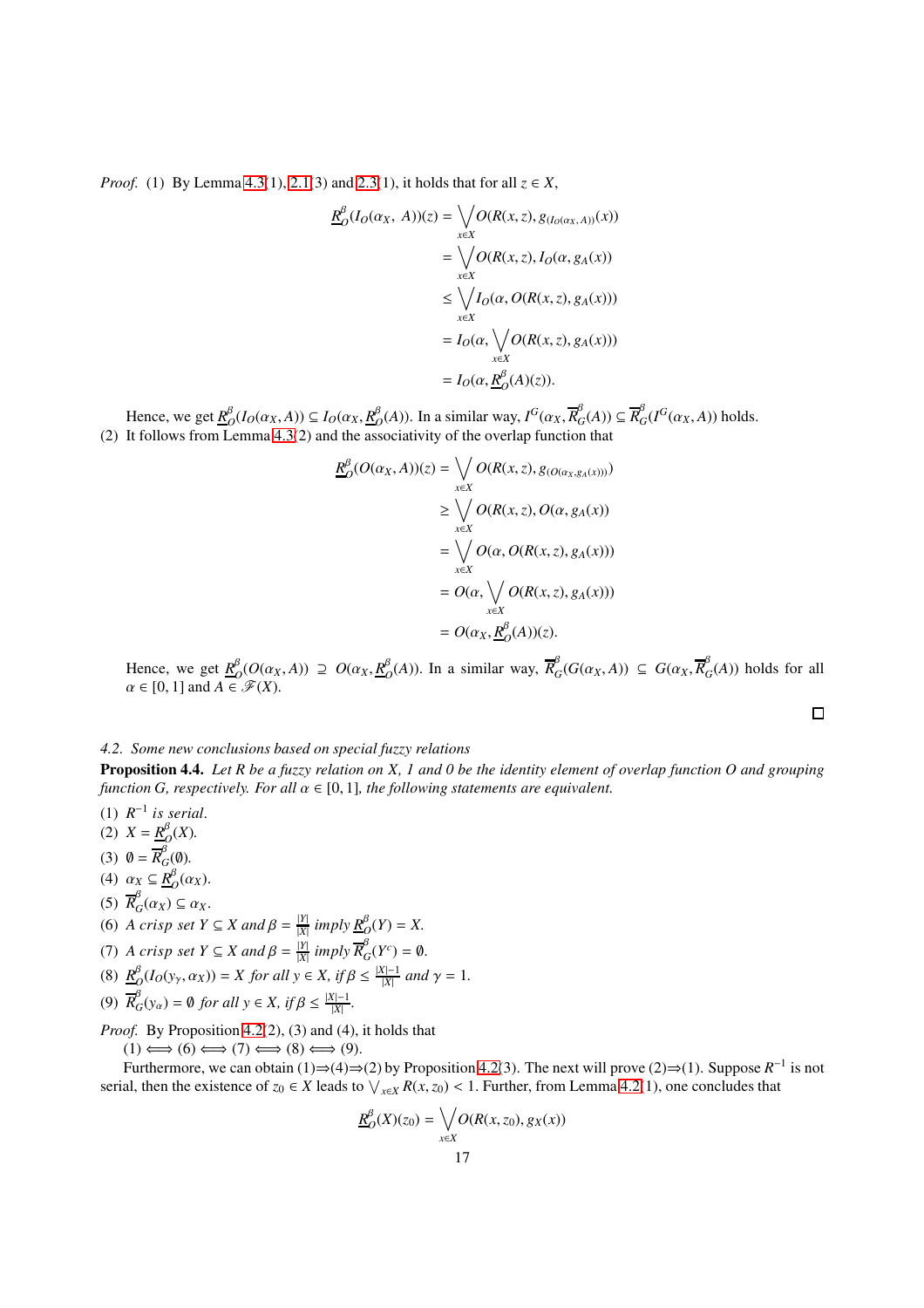$$
= \bigvee_{x \in X} O(R(x, z_0), 1)
$$
  
=  $O(\bigvee_{x \in X} R(x, z_0), 1)$   
<  $O(1, 1) = 1$ ,

which contradicts with  $X = \frac{R}{C}$  $O<sub>O</sub><sup>\beta</sup>(X)$ . Therefore  $R<sup>-1</sup>$  is serial. In a similar way, we obtain (1)⇒(5)⇒(3)⇒(1).  $\Box$ 

Furthermore, the equivalent conditions related to the seriality property of *R* can be easily obtained by exchanging the positions of *R* and  $R^{-1}$ .

<span id="page-17-0"></span>Proposition 4.5. *Let R satisfy reflexivity, then the following statements hold.*

(1)  $g_A \subseteq \underline{R}_C^{\beta}$  $\mathcal{B}_{\mathcal{O}}(A)$  and  $\overline{R}_{\mathcal{G}}^{\beta}(A) \subseteq h_A$  for all  $A \in \mathscr{F}(X)$ . (2)  $\underline{R}^{\beta}$  $\mathcal{L}_O(K) = X$  and  $\overline{R}_G^{\beta}(\emptyset) = \emptyset$ . (3)  $\alpha_X \subseteq \underline{R}_C^{\beta}$  $\frac{\beta}{O}(\alpha_X)$  and  $\overline{R}_O^{\beta}$  $G^{\circ}(a_X) \subseteq a_X$  *for all*  $\alpha \in [0, 1].$ (4)  $\underline{R}^{\beta}$  $O_O(P) = X$  and  $\overline{R}_O^{\beta}$  $G^{B}_{G}(Y^{c}) = \emptyset$ , *where Y* is a crisp set on *X* and  $\beta = \frac{|Y|}{|X|}$  $\frac{|Y|}{|X|}$ . (5)  $\underline{R}^{\beta}$  $\frac{\beta}{\beta}(I_O(y_\gamma,\alpha_X)) = X$  and  $\overline{R}_G^{\beta}(y_\alpha) = \emptyset$ , if  $\beta \le \frac{|X|-1}{|X|}$ ,  $\gamma = 1$  and  $\alpha \in [0, 1]$ . *Proof.* According to Proposition [3.1,](#page-6-1) [3.2](#page-6-0) and [4.4,](#page-16-0) it can be directly proven.

**Proposition 4.6.** *Let R satify symmetry. For all*  $A \in \mathcal{F}(X)$ *, the following statements hold.* 

$$
\underline{R}^{\beta}_{O}(A) = \underline{(R^{-1})}^{\beta}_{O}(A) \text{ and } \overline{R}^{\beta}_{G}(A) = \overline{(R^{-1})}^{\beta}_{G}(A).
$$

*Proof.* It can be easily derived from the symmetry of *R*.

**Remark 4.2.** Consider  $X = \{x_1, x_2, x_3\}$  and crisp relation *R* on *X* as

$$
R = \begin{bmatrix} 1 & 0 & 1 \\ 0 & 1 & 0 \\ 1 & 0 & 1 \end{bmatrix}
$$

It is easy to conclude that crisp relation *R* is a fuzzy *O*-similarity relation for any overlap function *O*.

Here, we apply overlap function  $O_{DB}$  and its residual implication  $I_O$  defined as Remark [4.1.](#page-15-0) Let  $A = \frac{0.2}{x_1} + \frac{0}{x_2} + \frac{0}{x_3}$  $\frac{0.5}{x_3}$ ,  $\alpha = \bigwedge_{x \in X} R(x, x)$  and  $\beta = 0.5$ . By Proposition [3.1,](#page-6-1) we conclude that

$$
g_A = \frac{\frac{1}{3}}{x_1} + \frac{1}{x_2} + \frac{\frac{1}{3}}{x_3}.
$$

Hence, the *O*-granular variable precision lower approximation operator is

$$
\underline{R}_O^{\beta}(A) = \frac{\frac{1}{2}}{x_1} + \frac{1}{x_2} + \frac{\frac{1}{2}}{x_3}.
$$

Furthermore, we obtain the following conclusions,

$$
O(\alpha_X, \underline{R}^{\beta}_O(A)) = \frac{\frac{2}{3}}{x_1} + \frac{1}{x_2} + \frac{\frac{2}{3}}{x_3},
$$

and

$$
\underline{R}_O^{\beta}(\underline{R}_O^{\beta}(A)) = \frac{\frac{1}{2}}{x_1} + \frac{1}{x_2} + \frac{\frac{1}{2}}{x_3}.
$$

It indicates that  $g_A \subseteq R^{\beta}_G$  $O(Q)$  and  $O(\alpha_X, \underline{R}_C^{\beta})$  $\frac{\beta}{O}(A)$ ) ⊇  $\frac{R^{\beta}}{O}$  $o^{\beta}$ <sub> $O$ </sub> $(\underline{R}_{\mathcal{C}}^{\beta}$  $O<sub>O</sub>(A)$ ). However, the following conclusions can be obtained when *O* satisfies (O6).

 $\Box$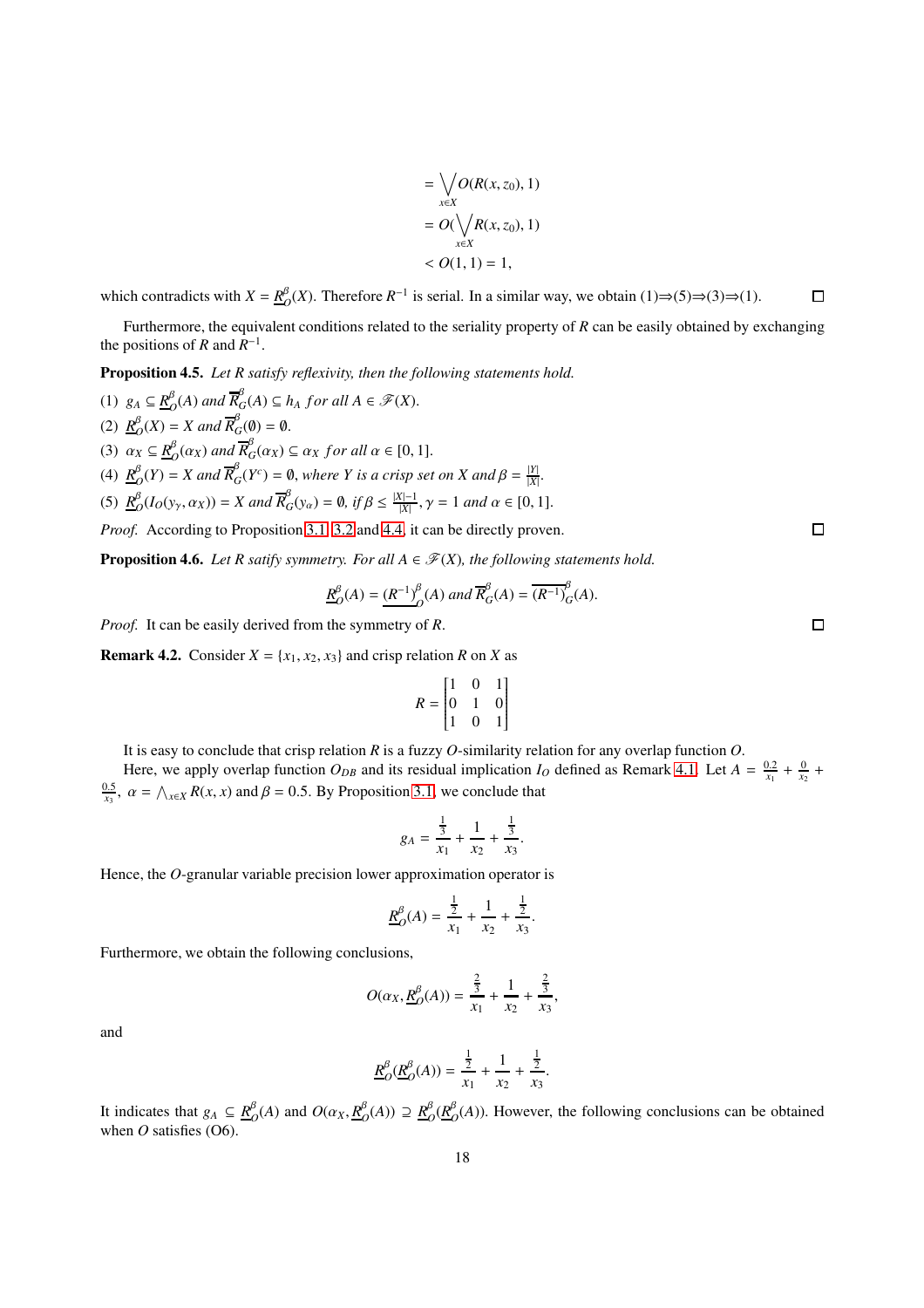<span id="page-18-0"></span>**Proposition 4.7.** Let R satisfy O-transitivity,  $\alpha = \bigwedge_{x \in X} R(x, x)$ , overlap function O and grouping function G satisfy (O6) and (G6), respectively. For all  $A \in \mathcal{F}(X)$ , the following statements hold.

(1)  $\underline{R}^{\beta}$  $O_Q(A) \subseteq g_A$  *and*  $O(\alpha_X, \underline{R}_C^{\beta})$  $O_P^{\beta}(A)) \subseteq R_C^{\beta}$  $o^{\beta}$ <sub> $O$ </sub> $(\underline{R}_{\mathcal{C}}^{\beta}$  $O<sup>\rho</sup><sub>\mathcal{O}}(A)).</sub>$ (2)  $h_A \subseteq \overline{R}_G^{\beta}$  $^{\beta}_{G}(A)$  and  $\overline{R}_{G}^{\beta}$  ${}^{\beta}_{G}$ ( $\overline{R}_{G}^{\beta}$  $G(G(A)) \subseteq G((\alpha_X)^N, \overline{R}_G^{\beta})$  $G<sub>G</sub>(A)$ ), *if O and G are dual w.r.t. N.* 

*Proof.* (1) For any  $z \in X$ , there exist  $x \in X$  and  $X_i \in \mathcal{F}_{\beta}(X)$  such that

$$
\underline{R}_O^{\beta}(A)(z) = O(R(x, z), g_A^{(i)}(x)).
$$

Furthermore, according to Lemma [2.1\(](#page-4-1)1) and (O6), one concludes that for all  $y \in X_i$ ,

$$
O(R(z, y), \underline{R}_{O}^{\beta}(A)(z)) = O(R(z, y), O(R(x, z), g_A^{(i)}(x)))
$$
  
=  $O(O(R(z, y), R(x, z)), g_A^{(i)}(x))$   
 $\leq O(R(x, y), g_A^{(i)}(x))$   
 $\leq O(R(x, y), I_O(R(x, y), A(y)))$   
 $\leq A(y).$ 

Hence, we know that  $R_{\ell}^{\beta}$  $O_O^{\beta}(A)(z) \le g_A^{(i)}(z) \le g_A(z)$ , that is to say,  $\underline{R}_C^{\beta}$  $O<sup>B</sup>$  *O*(*A*) ⊆ *g<sub>A</sub>* holds. Let  $B = \frac{R^{\beta}}{A}$  $O_{O}(A)$ . By Proposition [3.1,](#page-6-1) then it follows that for all *y* ∈ *X* and *X<sub>i</sub>* ∈  $\mathscr{F}_{\beta}(X)$ ,

$$
B(y) = \frac{R_0^{\beta}(A)(y)}{\sum_{x \in X} P(B(x, y), g_A(x))}
$$
  
\n
$$
\geq O(R(y, y), g_A(y))
$$
  
\n
$$
= O(R(y, y), \sqrt{\frac{g_0^{(i)}(y)}{g_A^{(i)}(y)}})
$$
  
\n
$$
\geq O(R(y, y), g_A^{(i)}(y)).
$$

According to Lemma [2.3\(](#page-4-2)1) and (2), the following holds for all  $x \in X$  and  $X_i \in \mathcal{F}_{\beta}(X)$ ,

$$
g_B^{(i)}(x) = \bigwedge_{y \in X_i} I_O(R(x, y), B(y))
$$
  
\n
$$
\geq \bigwedge_{y \in X_i} I_O(R(x, y), O(R(y, y), g_A^{(i)}(y)))
$$
  
\n
$$
\geq \bigwedge_{y \in X_i} O(R(y, y), I_O(R(x, y), g_A^{(i)}(y)))
$$
  
\n
$$
= \bigwedge_{y \in X_i} O(R(y, y), \bigwedge_{z \in X_i} I_O(R(x, y), I_O(R(y, z), A(z)))
$$
  
\n
$$
= \bigwedge_{y \in X_i} O(R(y, y), \bigwedge_{z \in X_i} I_O(O(R(x, y), R(y, z)), A(z)))
$$
  
\n
$$
\geq \bigwedge_{y \in X_i} O(R(y, y), \bigwedge_{z \in X_i} I_O(O(R(x, z), A(z))))
$$
  
\n
$$
= \bigwedge_{y \in X_i} O(R(y, y), g_A^{(i)}(x))
$$
  
\n
$$
= O(\bigwedge_{y \in X_i} R(y, y), g_A^{(i)}(x))
$$
  
\n
$$
\geq O(\alpha, g_A^{(i)}(x)).
$$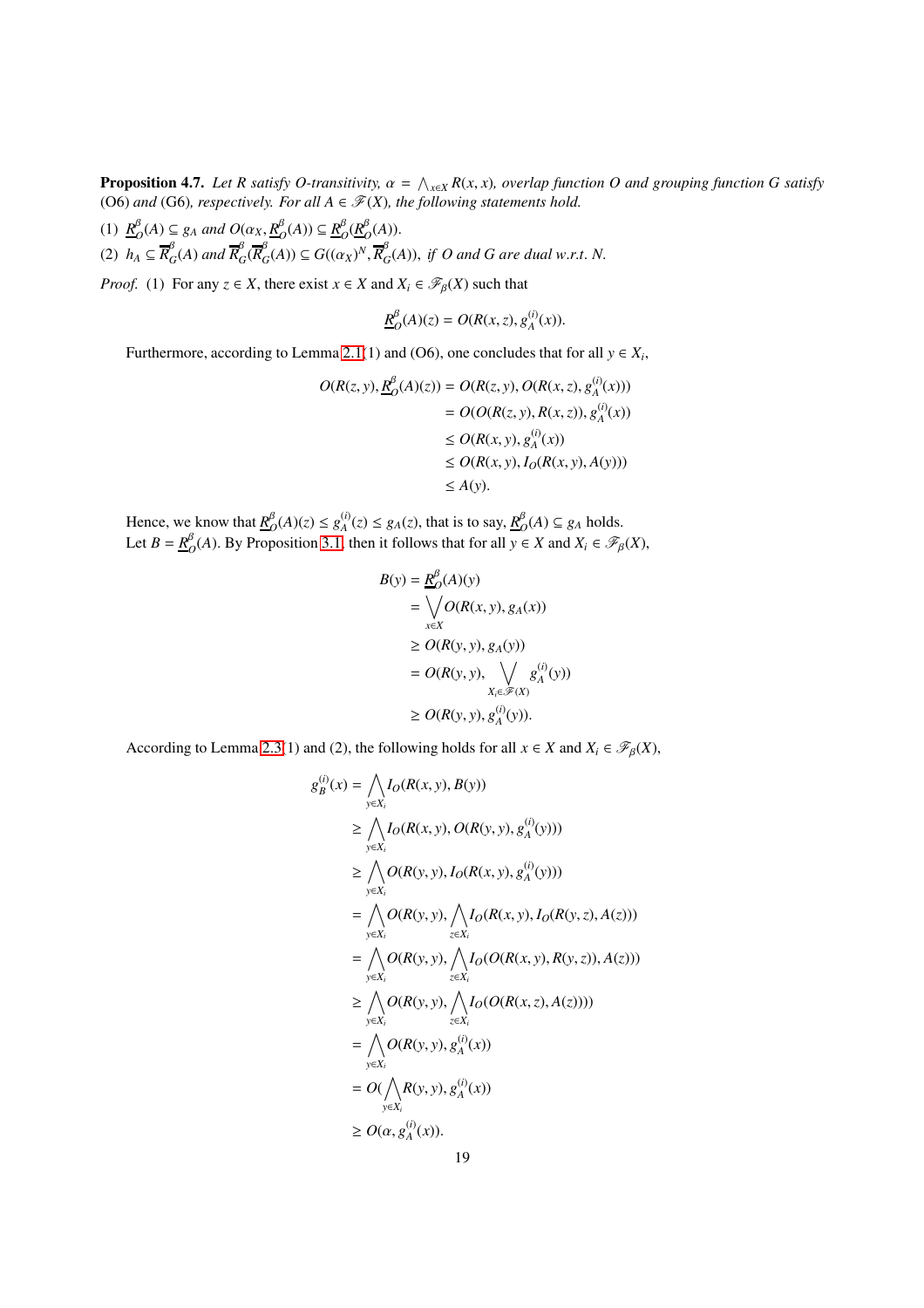Further,  $g_B(x) \ge O(\alpha, g_A^{(i)}(x))$  can be derived, then

$$
O(R(x, y), g_{\underline{R}_{0}^{\beta}(A)(x)}) \ge O(R(x, y), O(\alpha, g_{A}^{(i)}(x))) = O(\alpha, O(R(x, y), g_{A}^{(i)}(x))).
$$

So we obtain

$$
\underline{R}^{\beta}_{O}(\underline{R}^{\beta}_{O}(A)) \supseteq O(\alpha_{X}, \underline{R}^{\beta}_{O}(A)).
$$

(2) According to item (1) and Proposition [3.3,](#page-7-0) it can be directly proved.

 $\Box$ 

 $\Box$ 

When *R* takes the fuzzy *O*-preorder relation, we get the following conclusions.

<span id="page-19-0"></span>Proposition 4.8. *Let R satisfy fuzzy O-preorder relation, overlap funtion O and grouping function G satisfy* (O6) *and* (G6), respectively. For any  $A \in \mathcal{F}(X)$ , the following statements hold.

(1)  $\underline{R}^{\beta}$  $\frac{\beta}{O}(A) = g_A$  and  $\underline{R}_O^{\beta}(A) \subseteq \underline{R}_O^{\beta}$  $o\overset{\beta}{\underset{O}}(\underline{R}_{\ell}^{\beta}% )\rightarrow\tilde{C}^{\prime}(\ell)$  $O<sup>\rho</sup><sub>\mathcal{O}}(A)).</sub>$  $\overline{R}_{G}^{\beta}(A) = h_A$  and  $\overline{R}_{G}^{\beta}(\overline{R}_{G}^{\beta}(A)) \subseteq \overline{R}_{G}^{\beta}(A)$ , *if O and G are dual w.r.t. N.* 

*Proof.* According to Proposition [3.3,](#page-7-0) [4.5](#page-17-0) and [4.7,](#page-18-0) it can be directly proven.

Proposition 4.9. *Let R satisfy fuzzy O-preorder relation, overlap funtion O and grouping function G satisfy* (O6) *and* (G6)*, respectively. If O and G are dual w.r.t. N, then the following statements hold.*

- (1)  $\underline{R}^{\beta}$  $D_{O}^{B}(I_{O}(\alpha_{X}, A)) = I_{O}(\alpha_{X}, \underline{R}_{C}^{\beta})$  $\frac{\beta}{2}(A)$ ) and  $\overline{R}_G^{\beta}(I^G(\alpha_X, A)) = I^G(\alpha_X, \overline{R}_G^{\beta}(A))$  for all  $\alpha \in [0, 1]$  and  $A \in \mathscr{F}(X)$ . (2)  $\underline{R}^{\beta}$  $\mathcal{O}_O(\emptyset) = \emptyset$  *if and only if*  $\underline{R}_O^{\beta}(I_O(\alpha_X, \emptyset)) = I_O(\alpha_X, \emptyset)$  *for all*  $\alpha \in [0, 1]$ *.*
- (3)  $\overline{R}_{G}^{\beta}(X) = X$  if and only if  $\overline{R}_{G}^{\beta}(I^{G}(\alpha_{X}, X)) = I^{G}(\alpha_{X}, X)$  for all  $\alpha \in [0, 1]$ *.*
- (4) *If*  $\beta > 0.5$ , *then for all*  $A, B \in \mathcal{F}(X)$ ,

$$
\underline{R}_{O}^{\beta}(A) \cap \underline{R}_{O}^{\beta}(B) \subseteq \underline{R}_{O}^{(2\beta-1)}(A \cap B), \quad \overline{R}_{G}^{(2\beta-1)}(A \cap B) \subseteq \overline{R}_{G}^{\beta}(A) \cap \overline{R}_{G}^{\beta}(B);
$$
\n
$$
\underline{R}_{O}^{\beta}(A) \cup \underline{R}_{O}^{\beta}(B) \subseteq \underline{R}_{O}^{(2\beta-1)}(A \cup B), \quad \overline{R}_{G}^{(2\beta-1)}(A \cup B) \subseteq \overline{R}_{G}^{\beta}(A) \cup \overline{R}_{G}^{\beta}(B).
$$

*Proof.* (1) Let  $x \in X$  and  $\lambda = I_O(\alpha, \frac{R^{\beta}}{C})$  $\frac{\beta}{O}(A)(x)$ , then we get  $O(\alpha, \lambda) \leq \frac{R}{O}$  $O_O^{\rho}(A)(x)$ . According to Proposition [3.1](#page-6-1) and [4.8\(](#page-19-0)1), there exists an  $X_i \in \mathcal{F}_{\beta}(X)$  such that

$$
O(\alpha, \lambda) \le \underline{R}_O^{\beta}(A)(x) = g_A(x) = g_A^{(i)}(x) = \bigwedge_{y \in X_i} I_O(R(x, y), A(y)).
$$

Then for all  $y \in X_i$ ,

$$
O(\alpha, \lambda) \le I_O(R(x, y), A(y)) \iff O(O(\alpha, \lambda), R(x, y)) \le A(y)
$$
  

$$
\iff O(\alpha, O(\lambda, R(x, y))) \le A(y)
$$
  

$$
\iff [x_{\lambda}]_R^O(y) \le I_O(\alpha, A(y)).
$$

According to Definition [3.2,](#page-5-1) it holds that  $[x_\lambda]_R^O \subseteq \mathbf{R}_C^B$  $O_O(I_O(\alpha_X, A))$ . On the other hand,  $\lambda = [x_\lambda]_R^O(x) \leq \frac{R_G^B}{\lambda}$  $O(O(O(X, A))(X),$ since *R* is the fuzzy *O*-preorder relation. Furthermore, according to Proposition [4.3\(](#page-15-1)1), we obtain that  $R_A^{\beta}$  $O(D(O(X, A))) =$  $I_O(\alpha_X, \underline{R}^{\beta}_C)$  $O_{O}^{(\beta)}(A)$ ) for any  $\alpha \in [0, 1]$  and  $A \in \mathscr{F}(X)$ . In a similar way,  $\overline{R}_{O}^{\beta}$  $G_G(I^G(\alpha_X, A)) = I^G(\alpha_X, \overline{R}_G^{\beta})$  $G'(A)$ ) holds.

- (2) According to item (1) and Proposition [4.3\(](#page-15-1)1), it can be directly proved.
- (3) According to item (1) and Proposition [4.3\(](#page-15-1)1), it can be directly proved.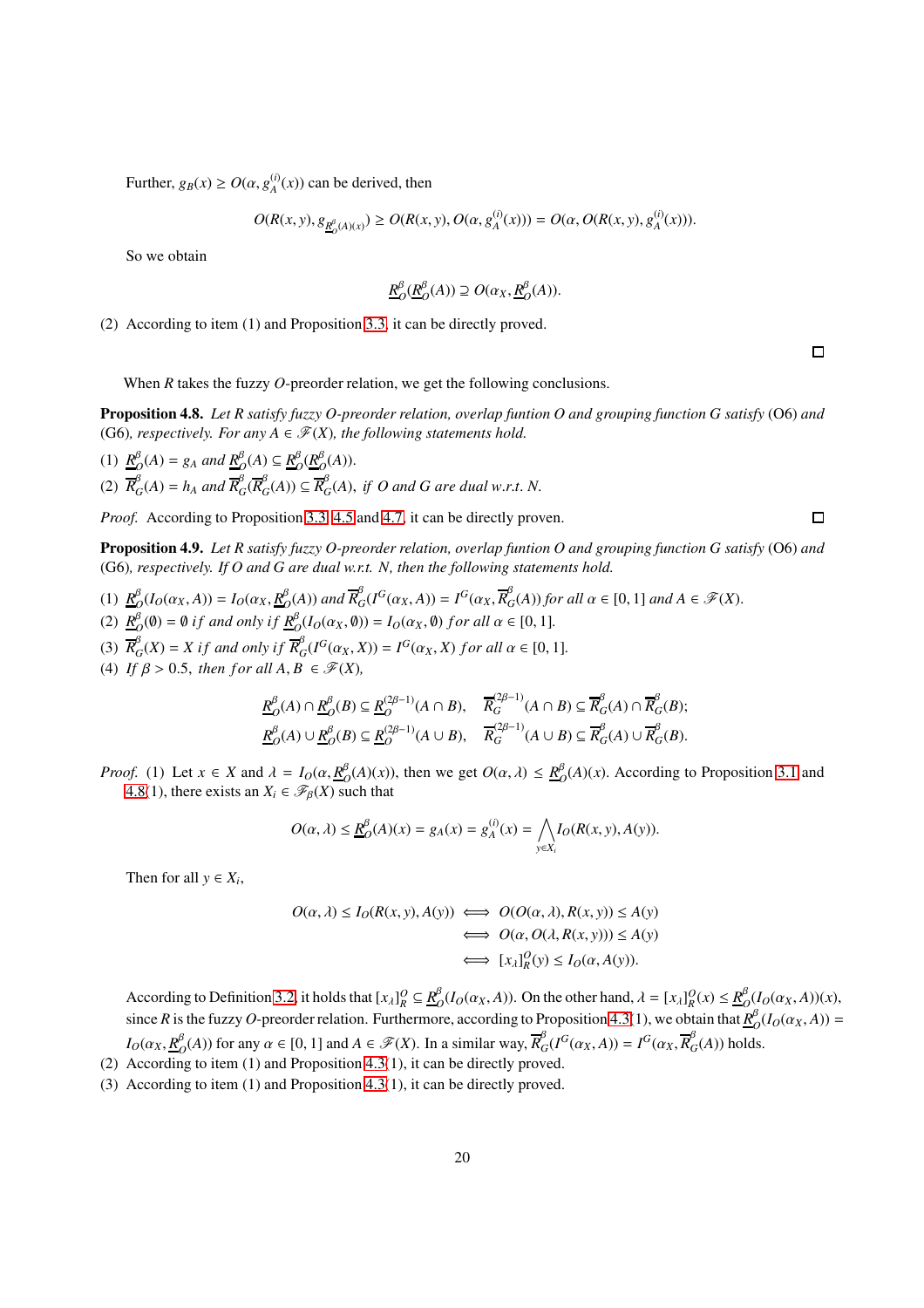(4) Let  $x \in X$ , by Proposition [4.8\(](#page-19-0)1), we get  $\frac{R}{C}$  $\frac{\beta}{Q}(A)(x) = g_A(x)$  and  $\underline{R}_C^{\beta}$  $O(B)(x) = g_B(x)$ , then

$$
X_i = \{ y : [x_{g_A(x)}]_R^O(y) \le A(y) \} \text{ and } X_j = \{ y : [x_{g_B(x)}]_R^O(y) \le B(y) \}.
$$

Hence,  $X_i$ ,  $X_j \in \mathcal{F}_{\beta}(X)$  by Proposition [3.1,](#page-6-1) we have  $X_i \cap X_j \in \mathcal{F}_{(2\beta-1)}(X)$ . It holds that for all  $y \in X_i \cap X_j$ ,

$$
[x_{(g_A(x)\wedge g_B(x))}]_R^O(y) = O(R(x, y), g_A(x)) \wedge O(R(x, y), g_B(x)) \le A(y) \wedge B(y).
$$

So  $[x_{(g_A(x) \wedge g_B(x))}]_R^O \subseteq \underline{R}_O^{(2\beta-1)}$  $O$ <sup>( $\mu^{(2\beta-1)}$ </sup> $(A \cap B)$ ). Since *O* has 1 as identity element and *R* is reflexive, we conclude that,

$$
\underline{R}_{O}^{\beta}(A)(x) \wedge \underline{R}_{O}^{\beta}(B)(x) = g_{A}(x) \wedge g_{B}(x) = [x_{(g_{A}(x) \wedge g_{B}(x))}]_{R}^{O}(x) \le \underline{R}_{O}^{(2\beta - 1)}(A \cap B)(x),
$$

then  $\underline{R}_{\ell}^{\beta}$  $O(D^{\beta}(A) \cap \underline{R}_{C}^{\beta})$  $O$ <sup>*B*</sup> $O$ </sub> $(B)$  ⊆  $R$ <sub> $O$ </sub> $(2β-1)$  $O$ <sup>(2β−1)</sup>( $A \cap B$ ). In a similar way, we get that  $\overline{R}_G^{(2\beta-1)}(A \cup B) \subseteq \overline{R}_G^{\beta}(A) \cup \overline{R}_G^{\beta}(B)$ . The rest can be proved from Proposition [4.1\(](#page-13-1)2).

 $\Box$ 

Considering special fuzzy relations, we will further explore the characteristics of  $R^{\beta}_{\alpha}$  $o^{\beta}$ <sub> $O$ </sub> $(\underline{R}_{\ell}^{\beta}$  $\frac{\beta}{O}(A)$  and  $\overline{R}_C^{\beta}$  ${}^{\beta}_{G}$ ( $\overline{R}_{G}^{\beta}$  $G'(A)$ ).

**Proposition 4.10.** Let  $\alpha = \bigwedge_{x \in X} R(x, x)$ , overlap funtion O and grouping function G satisfy (O6) and (G6), respec*tively. For any*  $A \in \mathcal{F}(X)$ *, the following statements hold.* 

(1) *If*  $R(x, y) \leq I_O(A(x), A(y))$  *for all*  $x, y \in X$ *, then* 

$$
\underline{R}^{\beta}_{O}(O(\alpha_{X}, A)) \subseteq \underline{R}^{\beta}_{O}(\underline{R}^{\beta}_{O}(A)).
$$

(2) *If O and G are dual w.r.t. N, and*  $R^N(x, y) \geq I^G(A(x), A(y))$  *for all x, y*  $\in$  *X, then* 

$$
\overline{R}_{G}^{\beta}(\overline{R}_{G}^{\beta}(A)) \subseteq \overline{R}_{G}^{\beta}(G((\alpha_{X})^{N}, A)).
$$

*Proof.* (1) Let  $X_i \in \mathcal{F}_{\beta}(X)$ ,  $B = O(\alpha_X, A)$  and  $C = \frac{R^{\beta}_{\beta}}{B(\beta)}$  $O_O^B(A)$ . From Lemma [2.1\(](#page-4-1)2) and [2.3\(](#page-4-2)2) that for any *x*  $\in$  *X*,

$$
I_O(g_B^{(i)}(x), g_C^{(i)}(x)) = I_O(g_B^{(i)}(x), \bigwedge_{y \in X_i} I_O(R(x, y), C(y)))
$$
  
\n
$$
= \bigwedge_{y \in X_i} I_O(g_B^{(i)}(x), I_O(R(x, y), C(y)))
$$
  
\n
$$
\geq \bigwedge_{y \in X_i} I_O(I_O(R(x, y), O(\alpha, A(y))), I_O(R(x, y), C(y)))
$$
  
\n
$$
\geq \bigwedge_{y \in X_i} I_O(O(\alpha, A(y)), C(y)))
$$
  
\n
$$
\geq \bigwedge_{y \in X_i} I_O(O(\alpha, A(y)), O(R(y, y), g_A^{(i)}(y)))
$$
  
\n
$$
\geq \bigwedge_{y \in X_i} I_O(O(R(y, y), A(y)), O(R(y, y), g_A^{(i)}(y)))
$$
  
\n
$$
\geq \bigwedge_{y \in X_i} I_O(A(y), g_A^{(i)}(y))
$$
  
\n
$$
= \bigwedge_{y \in X_i} \bigwedge_{z \in X_i} I_O(R(y), I_O(R(y, z), A(z)))
$$
  
\n
$$
= \bigwedge_{y \in X_i} \bigwedge_{z \in X_i} I_O(R(y, z), I_O(A(y), A(z)))
$$
  
\n
$$
= 1.
$$

It follows Lemma [2.2\(](#page-4-0)2) that  $g_B^{(i)}(x) \subseteq g_C^{(i)}(x)$ . Thus we have  $\underline{R}_C^{\beta}$  $O(O(\alpha_X, A)) \subseteq R_C^{\beta}$  $o^{\beta}$ <sub> $O$ </sub> $(\underline{R}_{\mathcal{C}}^{\beta}$  $O<sup>\beta</sup>(A)$ ).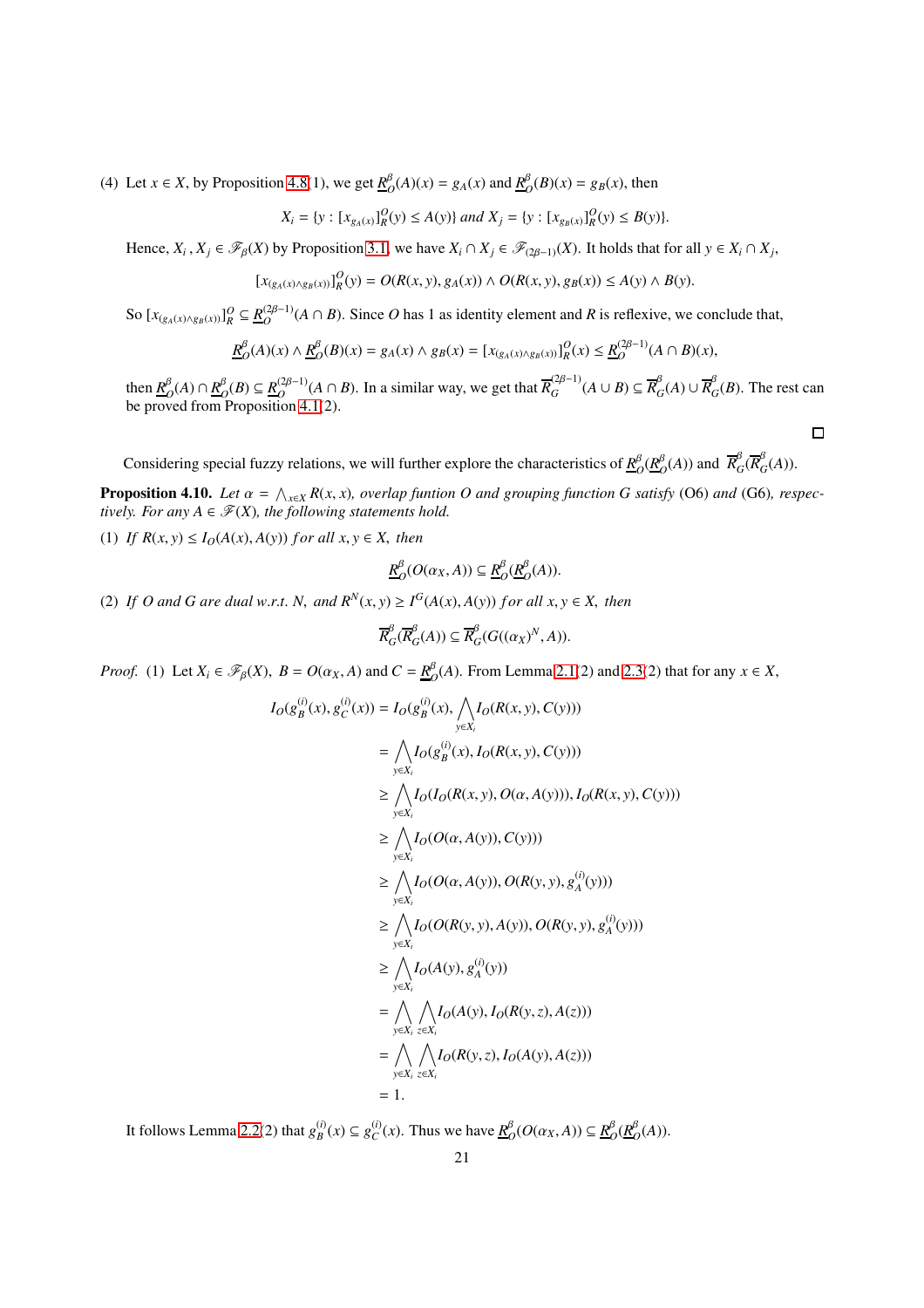(2) According to item (1) and Proposition [3.3,](#page-7-0) it can be directly proved.

At the end of this section, sufficient and necessary conditions for (*O*, *G*)-GVPFRSs to be equal under two different fuzzy relations are given.

<span id="page-21-0"></span>**Lemma 4.4.** *Let* S, *R* be fuzzy O-preorder relations,  $S \subseteq R$ , overlap funtion O and grouping function G satisfy (O6) *and* (G6)*, respectively. If O and G are dual w.r.t. N, then the following statements hold.*

$$
\underline{R}_{O}^{\beta}(A) \subseteq \underline{S}_{O}^{\beta}(A) \text{ and } \overline{S}_{G}^{\beta}(A) \subseteq \overline{R}_{G}^{\beta}(A).
$$

*Proof.* According to Lemma [2.1\(](#page-4-1)4) and Proposition [4.8,](#page-19-0) it can be directly proved.

Proposition 4.11. *Let R satisfy fuzzy O-transitivity, overlap function O and grouping function G satisfy* (O6) *and* (G6)*, respectively. If O and G are dual w.r.t. N, then the following statements hold.*

(1) *If*  $S_{Q}^{\beta}(A)(x) = R_{Q}^{\beta}$  $O_O^{\beta}(A)(x)$ , *then* {*y* :  $[x_{S_O^{\beta}(A)(x)}]_R^O(y) \le A(y)$ }  $\in \mathscr{F}_{\beta}(X)$ . (2) If  $\overline{S}_{G}^{\beta}(A)(x) = \overline{R}_{G}^{\beta}(A)(x)$ , then  $\{y : A(y) \leq [x_{\overline{S}_{G}^{\beta}(A)(x)}]_{R}^{G}(y)\}\in \mathscr{F}_{\beta}(X)$ .

*Proof.* (1) Combining Proposition [4.7\(](#page-18-0)1) and *S* β  $\frac{\beta}{O}(A)(x) = \frac{R^{\beta}}{O}$  $O<sub>O</sub>(A)(x)$ , we conclude that

$$
\{y: [x_{\underline{S}_{O}^{\beta}(A)(x)}]_{R}^O(y) \le A(y)\} = \{y: [x_{\underline{R}_{O}^{\beta}(A)(x)}]_{R}^O(y) \le A(y)\} \supseteq \{y: [x_{g_A(x)}]_{R}^O(y) \le A(y)\}.
$$

Hence, it follows Proposition [3.1](#page-6-1) that  $\{y: [x_{\underline{S}_{\mathcal{O}}^{\beta}(A)(x)}]_{R}^{0}(y) \leq A(y)\} \in \mathcal{F}_{\beta}(X)$ .

(2) The proof is similar as item (1).

Proposition 4.12. *Let S*, *R be fuzzy O-preorder relations, S* ⊆ *R, overlap function O and grouping function G satisfy* (O6) *and* (G6)*, respectively. If O and G are dual w.r.t. N, then the following statements hold.*

(1) If  $\{y : [x_{\underline{S}_{O}^{\beta}(A)(x)}]_{R}^O(y) \le A(y)\}\in \mathscr{F}_{\beta}(X)$  for all  $x \in X$ , then  $\underline{S}_{O}^{\beta}(A) = \underline{R}_{C}^{\beta}(A)$ *O*  $O<sub>O</sub>(A)$ .

(2) *If*  $\{y : A(y) \le [x_{\overline{S}_{G}^{\beta}(A)(x)}]_{R}^{G}(y)\} \in \mathscr{F}_{\beta}(X)$  *for all*  $x \in X$ *, then*  $\overline{S}_{G}^{\beta}(X)$  ${}^{\beta}$ <sub>*G*</sub>(*A*) =  $\overline{R}^{\beta}$ <sub>*G*</sub>  $G(A)$ .

*Proof.* (1) Let  $X_i = \{y : [x_{\underline{S}_{\mathcal{O}}^{\beta}(A)(x)}]^Q_R(y) \leq A(y)\}\)$ , then  $X_i \in \mathcal{F}_{\beta}(X)$  and for all  $x \in X$ ,

$$
\underline{S}_{O}^{\beta}(A)(x) \le \bigwedge_{y \in X_{i}} I_{O}(R(x, y), A(y)) = g_{A}^{(i)}(x) \le g_{A}(x) = \underline{R}_{O}^{\beta}(A)(x).
$$

Hence, we obtain  $S^{\beta}_{\alpha}$  $\frac{\beta}{O}(A) = \frac{R^{\beta}}{O}$  $O<sub>O</sub><sup>\beta</sup>(A)$  by Lemma [4.4.](#page-21-0) (2) The proof is similar as item (1).

Combining the two propositions above, the following conclusion holds.

<span id="page-21-1"></span>Proposition 4.13. *Let S*, *R be fuzzy O-preorder relations, S* ⊆ *R, overlap function O and grouping function G satisfy* (O6) *and* (G6)*, respectively. If O and G are dual w.r.t. N, then the following statements hold.*

$$
\frac{S_{O}^{\beta}(A) = \underline{R}_{O}^{\beta}(A) \qquad \Longleftrightarrow \qquad \{y : [x_{\underline{S}_{O}^{\beta}(A)(x)}]_{R}^{O}(y) \le A(y)\} \in \mathcal{F}_{\beta}(X),
$$

$$
\overline{S}_{G}^{\beta}(A) = \overline{R}_{G}^{\beta}(A) \qquad \Longleftrightarrow \qquad \{y : A(y) \le [x_{\overline{S}_{G}^{\beta}(A)(x)}]_{R}^{G}(y)\} \in \mathcal{F}_{\beta}(X).
$$

*Furthermore, when fuzzy sets are taken as crisp sets, the following conclusions hold.*

 $\Box$ 

 $\Box$ 

 $\Box$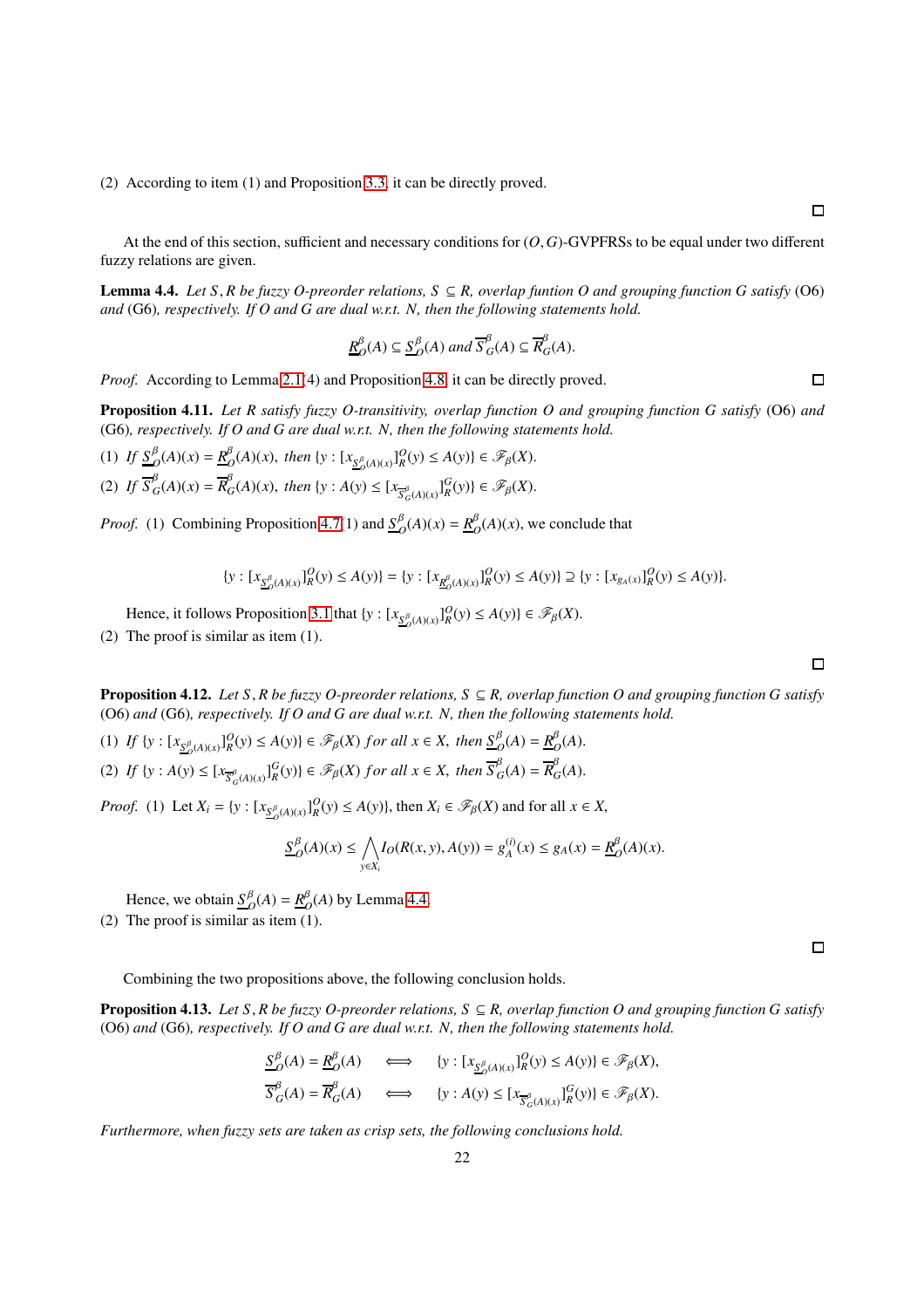Proposition 4.14. *Let S*, *R be fuzzy O-preorder relation, S* ⊆ *R, overlap function O and grouping function G satisfy* (O6) *and* (G6)*. If O and G are dual w.r.t. N, for all crisp set A, the following statements hold .*

$$
\begin{aligned}\n\underline{S}_{\mathcal{O}}^{\beta}(A) &= \underline{R}_{\mathcal{O}}^{\beta}(A) &\iff & |\{y : y \notin A, [x_{\underline{S}_{\mathcal{O}}^{\beta}(A)(x)}]_{R}^{\mathcal{O}}(y) = 0\}| \ge \beta |X| - |A|, \\
\overline{S}_{G}^{\beta}(A) &= \overline{R}_{G}^{\beta}(A) &\iff & |\{y : y \in A, [x_{\overline{S}_{\mathcal{O}}^{\beta}(A)(x)}]_{R}^{\mathcal{G}}(y) = 1\}| \ge |A| + (\beta - 1)|X|.\n\end{aligned}
$$

*Proof.* For any crisp set *A*, we can conclude that,

$$
\{y: [x_{\underline{S}_{O}^{\beta}(A)(x)}]_{R}^{O}(y) \le A(y)\} = A \bigcup \{y: y \notin A, [x_{\underline{S}_{O}^{\beta}(A)(x)}]_{R}^{O}(y) = 0\}.
$$

Hence, according to Proposition [4.13](#page-21-1) that

$$
\underline{S}_{O}^{\beta}(A) = \underline{R}_{O}^{\beta}(A) \qquad \Longleftrightarrow \qquad |\{y : y \notin A, [x_{\underline{S}_{O}^{\beta}(A)(x)}]_{R}^O(y) = 0\} \ge \beta |X| - |A|.
$$

The equivalent expression about *G* can be proven in a similar way.

#### 5. Conclusions

In this paper, a new type of fuzzy rough set model on arbitrary fuzzy relations was defined by using overlap and grouping functions, which called  $(O, G)$ -GVPFRSs. Meanwhile, we gave two equivalent expressions of the upper and lower approximation operators applying fuzzy implications and co-implications, which facilitate more efficient calculations. In particular, some special conclusions were further discussed, when fuzzy relations and sets degenerated to crisp relations and sets. In addition, we characterized the  $(O, G)$ -GVPFRSs based on diverse fuzzy relations. Finally, the richer conclusions about  $(O, G)$ -GVPFRSs were gave under some addtional conditions. In general, this paper further explored the GVPFRSs from a theoretical perspective based on overlap and grouping functions.

#### Acknowledgements

This research was supported by the National Natural Science Foundation of China (Grant nos. 11901465, 12101500), the Science and Technology Program of Gansu Province (20JR10RA101), the Scientific Research Fund for Young Teachers of Northwest Normal University (NWNU-LKQN-18-28), the Doctoral Research Fund of Northwest Normal University (6014/0002020202) and the Chinese Universities Scientific Fund (Grant no. 2452018054).

## Conflict of interests

The authors declare that there are no conflict of interests.

#### References

- <span id="page-22-6"></span>[1] D. Adamatti, G.P. Dimuro, H. Coelho (Eds.), Interdisciplinary Applications of Agent-Based Social Simulation and Modeling, IGI Global, Hershey, 2014
- <span id="page-22-7"></span>[2] B. De Baets, Coimplicators, the forgotten connectives, Tatra Mt. Math. Publ. 12 (1997) 229-240.
- <span id="page-22-4"></span>[3] B. Bedregal, G.P. Dimuro, H. Bustince, E. Barrenechea, New results on overlap and grouping functions, Inf. Sci. 249 (2013) 148-170.
- [4] B. Bedregal, H. Bustince, E. Palmeira, G. Dimuro, J. Fernandez, Generalized interval-valued OWA operators with interval weights derived from interval-valued overlap functions, Int. J. Approximate Reasoning. 90 (2017) 1-16.
- <span id="page-22-5"></span>[5] H. Bustince, E. Barrenechea, M. Pagola, Image thresholding using restricted equivalent functions and maximizing the measures of similarity, Fuzzy Sets Syst. 158 (2007) 496-516.
- <span id="page-22-3"></span>[6] H. Bustince, J. Fernández, R. Mesiar, J. Montero, R. Orduna, Overlap index, overlap functions and migrativity, in: Proceedings of IF-SA/EUSFLAT Conference. (2009) 300-305.
- <span id="page-22-1"></span>[7] H. Bustince, J. Fernandez, R. Mesiar, J. Montero, R. Orduna, Overlap functions, Nonlinear Anal. 72 (2010) 1488-1499.
- <span id="page-22-2"></span>[8] H. Bustince, M. Pagola, R. Mesiar, E. Hüllermeier, F. Herrera, Grouping, overlaps, and generalized bientropic functions for fuzzy modeling of pairwise comparisons, IEEE Trans. Fuzzy Syst. 20 (2012) 405-415.
- <span id="page-22-0"></span>[9] D. Chen, W. Zhang, D. Yeung, E. Tsang, Rough approximations on a complete completely distributive lattice with applications to generalized rough sets, Inf. Sci. 176 (2006) 1829-1848.